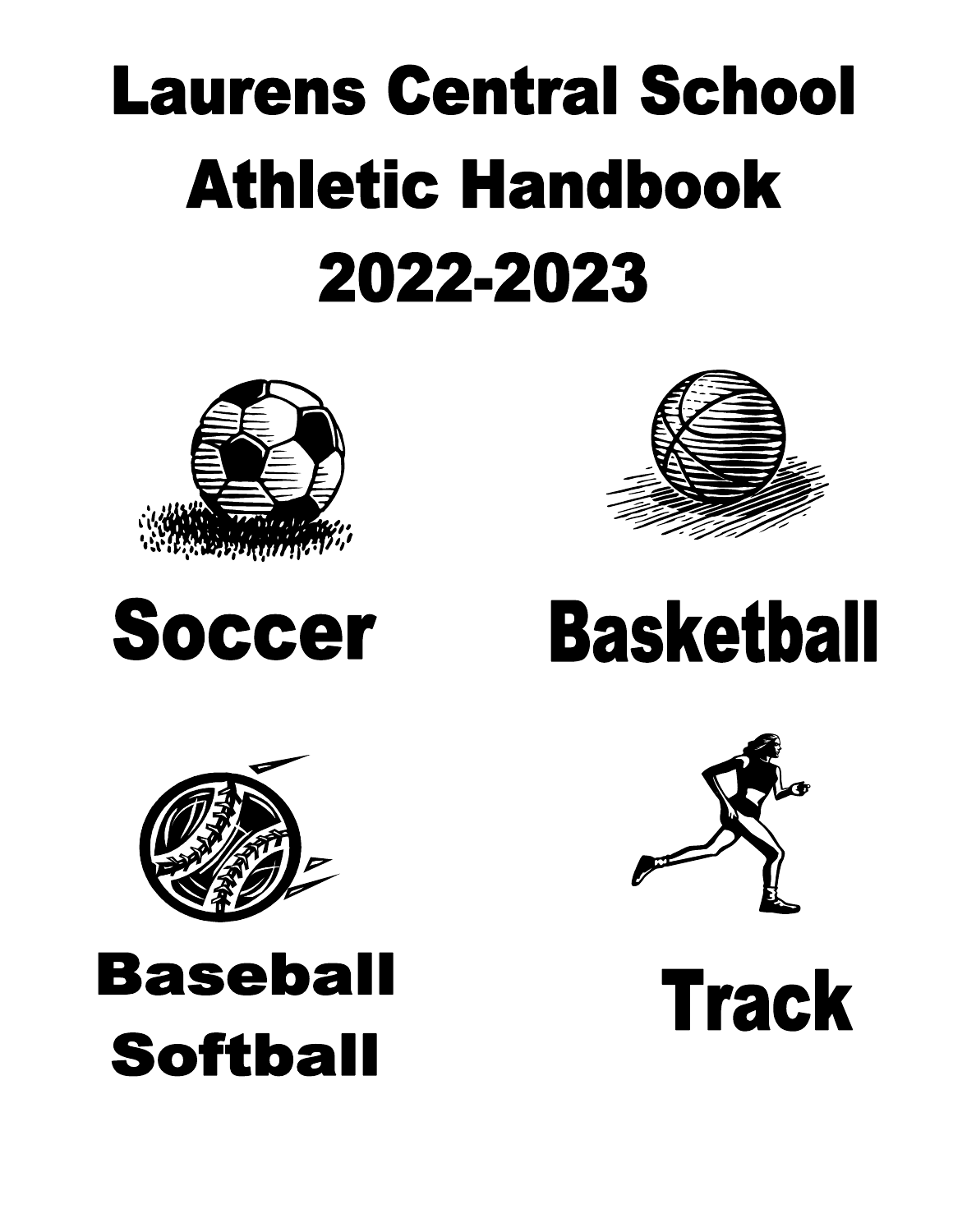#### *Parent/Guardian Expectations*

- 1. Support your child and attend as many contests as possible.
- 2. Avoid putting pressure on your child to start, score, or be the "star" of the team.
- 3. Support the coach in public around other parents and fans.
- 4. Avoid speaking negatively about the coach in front of your child. It may create a major barrier in your child's hope for improvement in the sport.
- 5. Understand the ultimate purpose of athletics. It exists as an integral part of the total educational mission of the school, and participation in athletics is a privilege, not a right.
- 6. Serve as good role modes for the students, athletes and other fans.
- 7. Contribute as members of the Athletic Booster Club. This means volunteering to help with projects, committees, and the concession stand.
- 8. Appreciate the opportunity that your child is receiving in our athletic program. This includes the enormous time and effort provided by the coach.
- 9. Attend the annual pre-season meeting and read the Athletic Handbook thoroughly.
- 10. Follow the chain of command at Laurens Central School when you have a concern. (Coach Athletic Director – Building Principal – Superintendent – Board of Education)
- 11. Express concerns and questions in a courteous and civil manner, and do it at the right time and in the proper setting. Voicing concerns on any form of social media is not the proper setting.
- 12. At no time is it acceptable for a parent to voice a concern or question a coach immediately before, during or immediately following a game. Call the main office to schedule an appointment to discuss concerns.
- 13. Parents are NOT to enter dugouts or move to designated "player" areas at any time immediately before, during or immediately following a game.
- 14. Avoid constant and chronic complaining. Keep all such comments to yourself. You are only embarrassing yourself, your child, our school and other parents by constant and chronic negativity.
- 15. At no time is it acceptable to touch, verbally assault, swear, or demean any player or coach.
- 16. Serve as beacons of good sportsmanship.
- 17. Show respect to everyone involved in high school athletics the coach, athletes, fans, officials and administrators.
- 18. Understand that the goals of the team and athletic program are more important than the hopes and dreams you have for your child. There is no "I" in "Team."

**It is expected that parents will abide by all school policies, regulations, and procedures for our athletic program. Failure to do so will result in repercussions, such as, but not limited to, removal from the athletic contest, removal from all LCS contests, and/or removal from school property, which can be permanent.**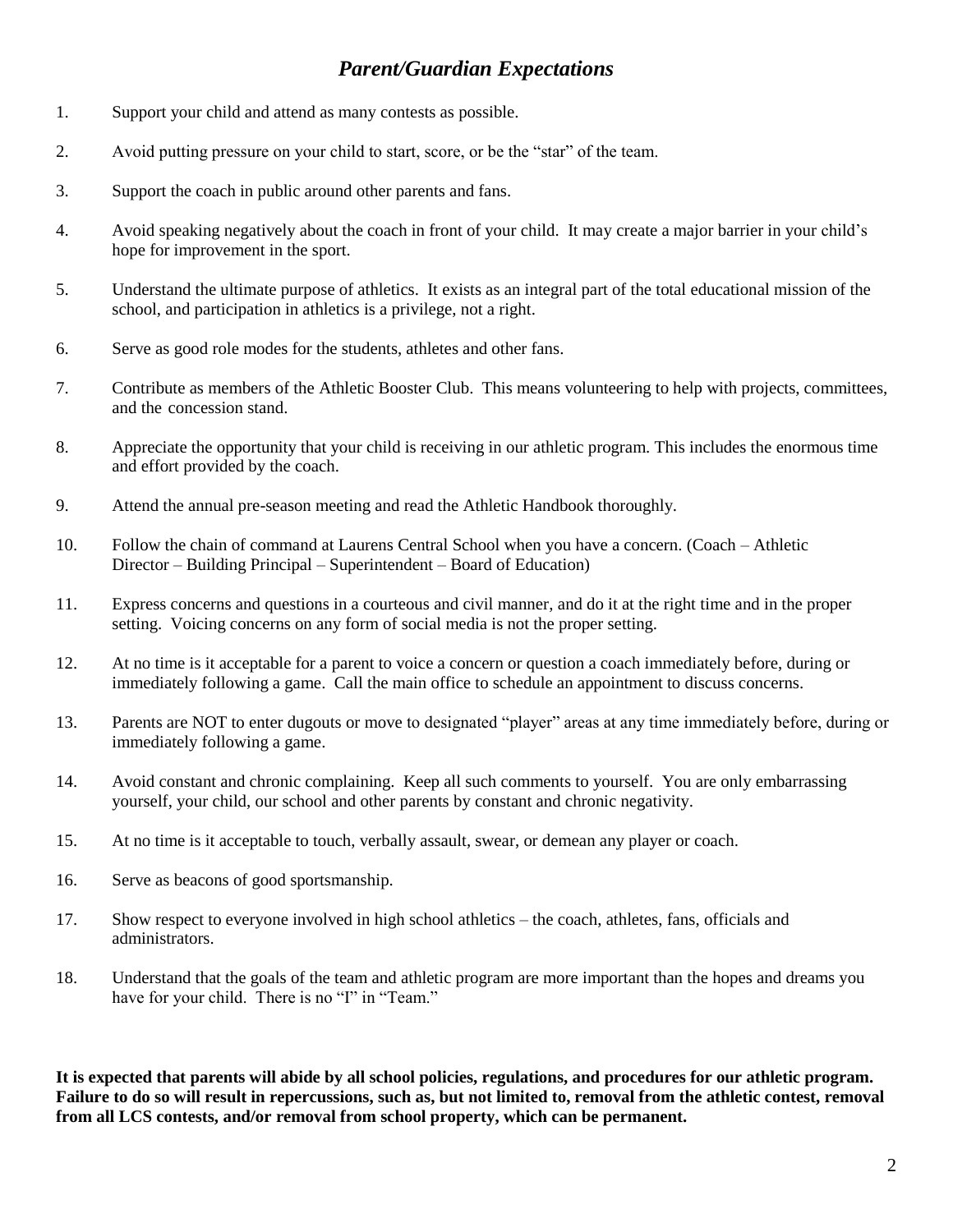### **TABLE OF CONTENTS**

| I.    | <b>Athletic Participation Rules</b>                        |    |  |  |  |  |
|-------|------------------------------------------------------------|----|--|--|--|--|
| П.    | <b>Athletic Training Rules</b>                             | 5  |  |  |  |  |
| Ш.    | <b>Additional Athletic Participation Rules</b>             | 5  |  |  |  |  |
| IV.   | <b>Health Examination</b>                                  | 6  |  |  |  |  |
| V.    | <b>Laurens Central School Concussion Management Policy</b> | 7  |  |  |  |  |
|       | (also see appendix D)                                      |    |  |  |  |  |
| VI.   | <b>Dress Guidelines for Physical Education Class</b>       | 7  |  |  |  |  |
| VII.  | Sports/Physical Education (Grades 10, 11, 12 Only)         | 7  |  |  |  |  |
| VIII. | <b>Eligibility Rules</b>                                   | 8  |  |  |  |  |
| IX.   | <b>Laurens Central School Academic Eligibility Policy</b>  | 8  |  |  |  |  |
| X.    | <b>Varsity and Junior Varsity Requirements</b>             | 9  |  |  |  |  |
| XI.   | <b>Modified Requirements</b>                               | 10 |  |  |  |  |
|       | 10<br>XII. Locks/Lockers                                   |    |  |  |  |  |
|       | <b>XIII.</b> Locker Security                               | 11 |  |  |  |  |
|       | <b>XIV.</b> Student Managers                               | 11 |  |  |  |  |
|       | XV. Insurance                                              | 11 |  |  |  |  |
|       | <b>XVI.</b> Attendance at Practice                         | 12 |  |  |  |  |
|       | <b>XVII.</b> Attendance at Athletic Contests               | 13 |  |  |  |  |
|       | <b>XVIII. Practice Schedules</b>                           | 13 |  |  |  |  |
|       | XIX. Awards                                                | 14 |  |  |  |  |
| XX.   | <b>Miscellaneous</b>                                       | 15 |  |  |  |  |
|       | <b>Appendices</b>                                          | 17 |  |  |  |  |
|       | 90% Attendance Regular School<br><b>A.</b>                 |    |  |  |  |  |
|       | <b>B.</b><br>Sportsmanship                                 |    |  |  |  |  |
|       | <b>Sports/PE Waiver Form</b><br><b>C.</b>                  |    |  |  |  |  |
|       | D.<br><b>Concussion Policy</b>                             |    |  |  |  |  |

**E. Parental Permission/Medical Treatment Form**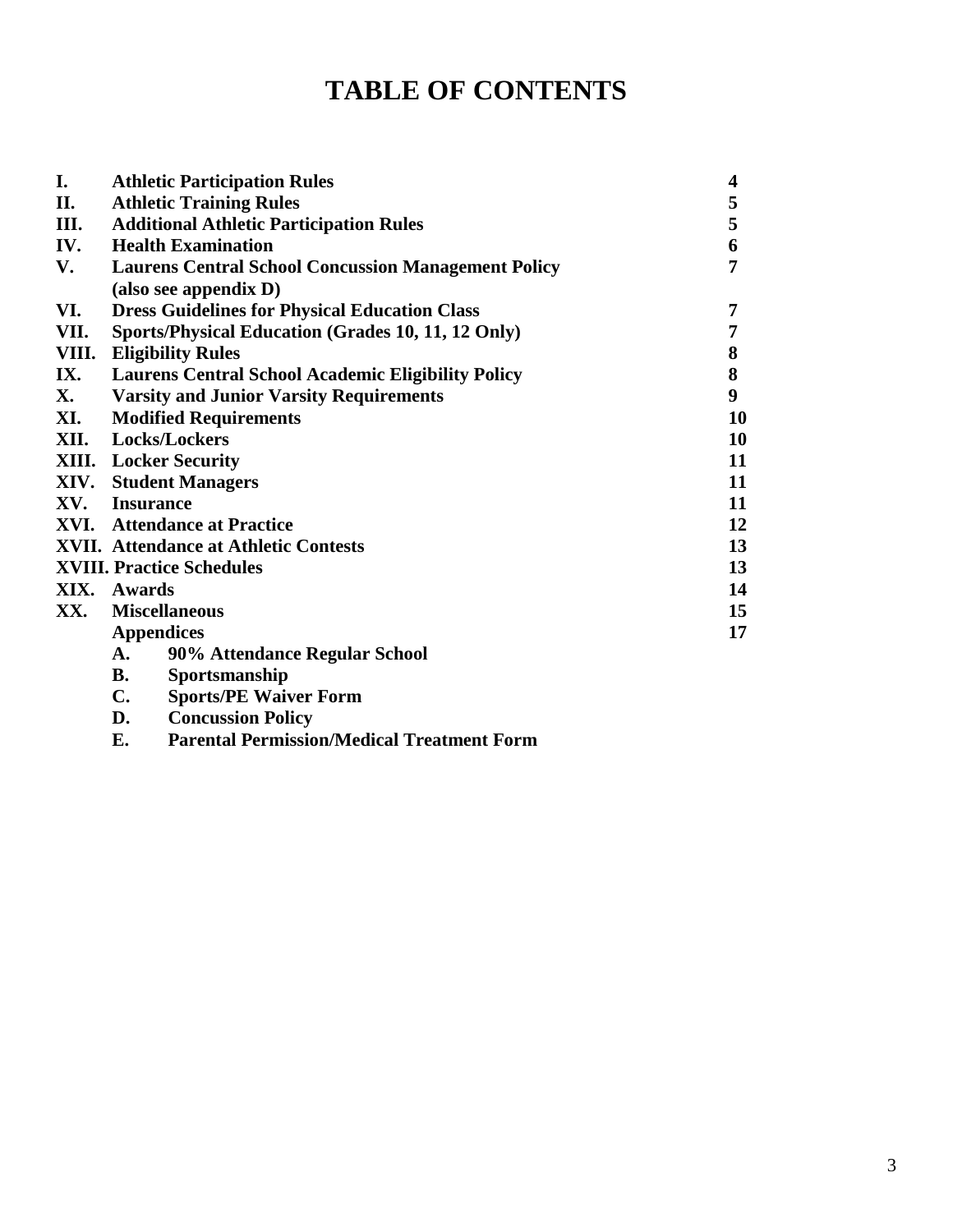#### **I. ATHLETIC PARTICIPATION RULES**

Athletics at Laurens Central School is a privilege and not a right and therefore participants must maintain this privilege in order to continue in interscholastic sports:

- A. To be a good athlete, one must have self-discipline and be willing to make sacrifices. The strength of a team lies in its oneness and the willingness of its members to give of themselves to their teammates.
- B. To promote the observance of good sportsmanship in all athletic contests, an athlete must be a humble winner and a gracious loser. Unsportsmanlike conduct during practices or games, or insubordination will result in disciplinary action at the discretion of the coach(s), Administration, and/or Athletic Director.
- C. Athletes are subject to all rules outlined in the Student Handbook, in addition to the rules outlined in the Athletic Handbook.
- D. Any/all consequences for discipline, academic or extracurricular, will take precedence over participation in extracurricular activities (i.e. - detentions will not be scheduled around games).
- E. Athletes who are on In-School Suspension or Out-of-School Suspension are not allowed to attend or participate in any athletic events or practice.
- F. Any athlete, whose general behavior, conduct and attitude at any time or any place becomes a discredit to his/her team or school, may be suspended from athletic participation. This may include inappropriate use of social media. (Length of suspension to be determined by the coach and Athletic Director, with final approval by the Administration.)
- G. If removed from a team, the player must return all equipment within one (1) week of the suspension date.
- H. Any athlete who violates any of the Athletic Training Rules will not receive any type of interscholastic athletic award for that sport.
- I. All violations of the Athletic Training Rules will be cumulative for the student's entire athletic participation eligibility.
- J. A student may appeal the disciplinary action to the Athletic Director. The Athletic Director and the Administration will review this appeal and a final, binding decision will be made. If a meeting is held, all involved school personnel, plus Administration, may be asked to attend.
- K. Violations will be reported to the advisors of the National Junior and Senior Honor Society.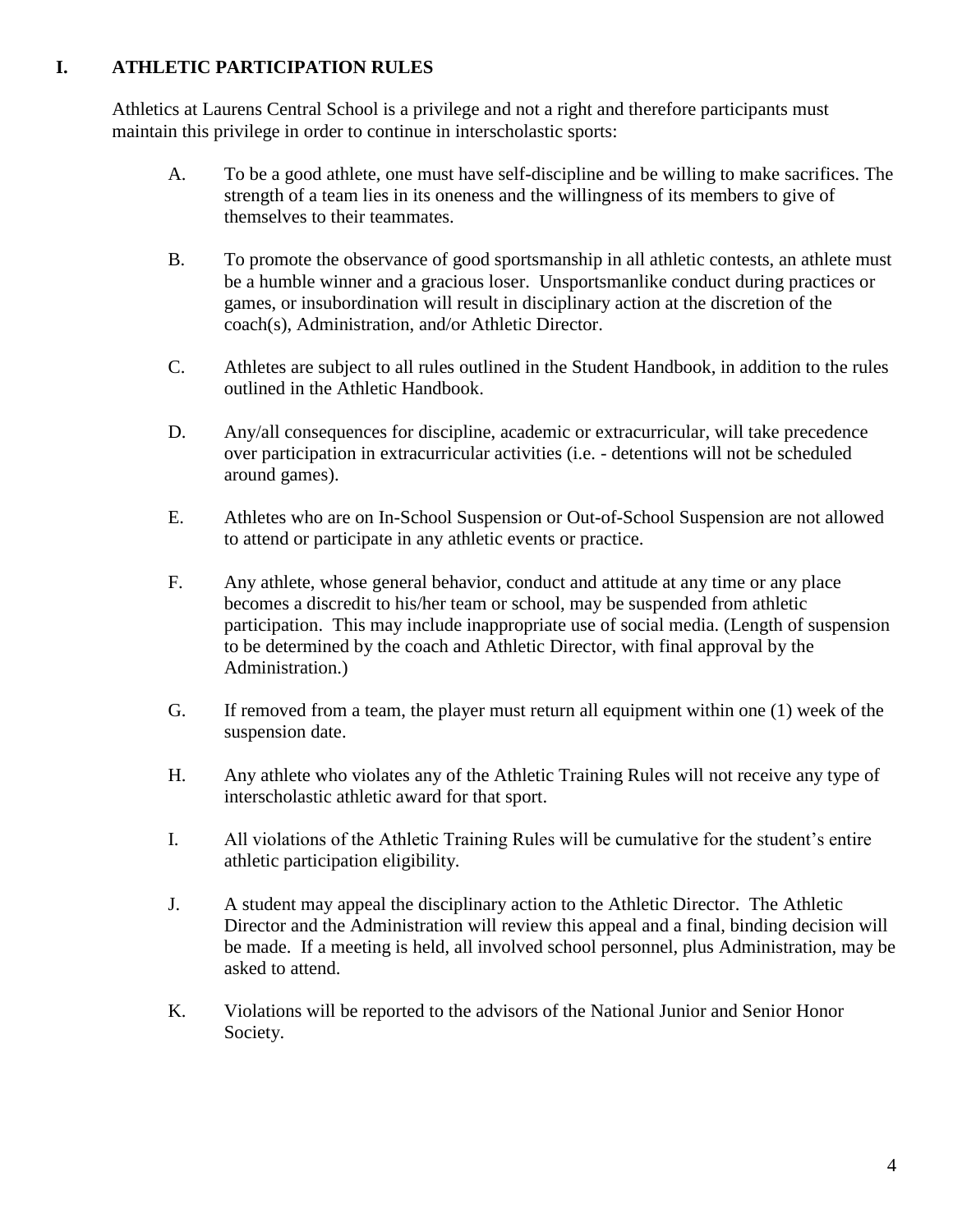#### **II. ATHLETIC TRAINING RULES**

#### **Alcohol and Drug Use**

It is clearly understood that the use of tobacco/vaping products, the consumption of alcoholic beverages and the use of illegal drugs is dangerous to the health and general maturation of the adolescent and negatively impacts a student-athlete's ability to perform. Therefore, athletes are not to possess, be in the presence of, or use alcohol, tobacco/vaping products, illegal drugs, or misuse prescription or nonprescription drugs/inhalants on or off school grounds.

#### **First Offense**

❖The student-athlete will be suspended for five (5) contests or 30 calendar days, whichever is longer.

❖The student-athlete will attend practices and athletic contests but may not dress or participate in any contests.

❖The student-athlete may be required to participate in and complete a school provided counseling program.

❖If the student-athlete is a team captain, the captain shall lose that privilege for the remainder of the season.

❖The student-athlete will forfeit the right to earn any awards for that sports season and will be ineligible for any end-of-year athletic awards (such as Athlete of the Year, Outstanding Athlete, etc.).

❖At the end of the season, any student-athlete who is completing a disciplinary action as a result of violation of any rules shall serve the remainder of their penalty in the next subsequent sport played.

#### **Second Offense and Each Subsequent Offense**

❖The student-athlete will be suspended from participation in interscholastic athletics for one calendar year. They will not be permitted to practice with any team.

❖The student-athlete will forfeit any awards they may receive for that sports season and will be ineligible for any end-of-year athletic awards (such as Athlete of the Year, Outstanding Athlete, etc.).

❖The student-athlete may be required to participate in an Otsego County counseling program before being reinstated.

The School District reserves the right to call Local Law Enforcement agencies for all such violations.

#### **III. ADDITIONAL ATHLETIC PARTICIPATION RULES**

- A. All participants are to ride to and from athletic events on the bus.
	- 1. For competitions, participants will leave from the school and will be brought back to the school. (Students will not be dropped off at houses on the way home. They will be brought to the school).
	- 2. For practices, directly after school, participants will leave from the school and parents are encouraged to pick their child up at the practice site.
- B. The only exception to this would be students returning after a game/contest and would be permitted if the following process is followed:
	- 1. The student athlete, prior to or at the game/contest, must present to the coach in charge a signed request from his/her parent/guardian, which must be pre-approved by the administration. (Students will not be allowed to drive/ride to or from events with other students, an adult must be present).
	- 2. After the game/contest, the student athlete can only be released by the coach to their parents/guardian. The parent must sign the coach's release form.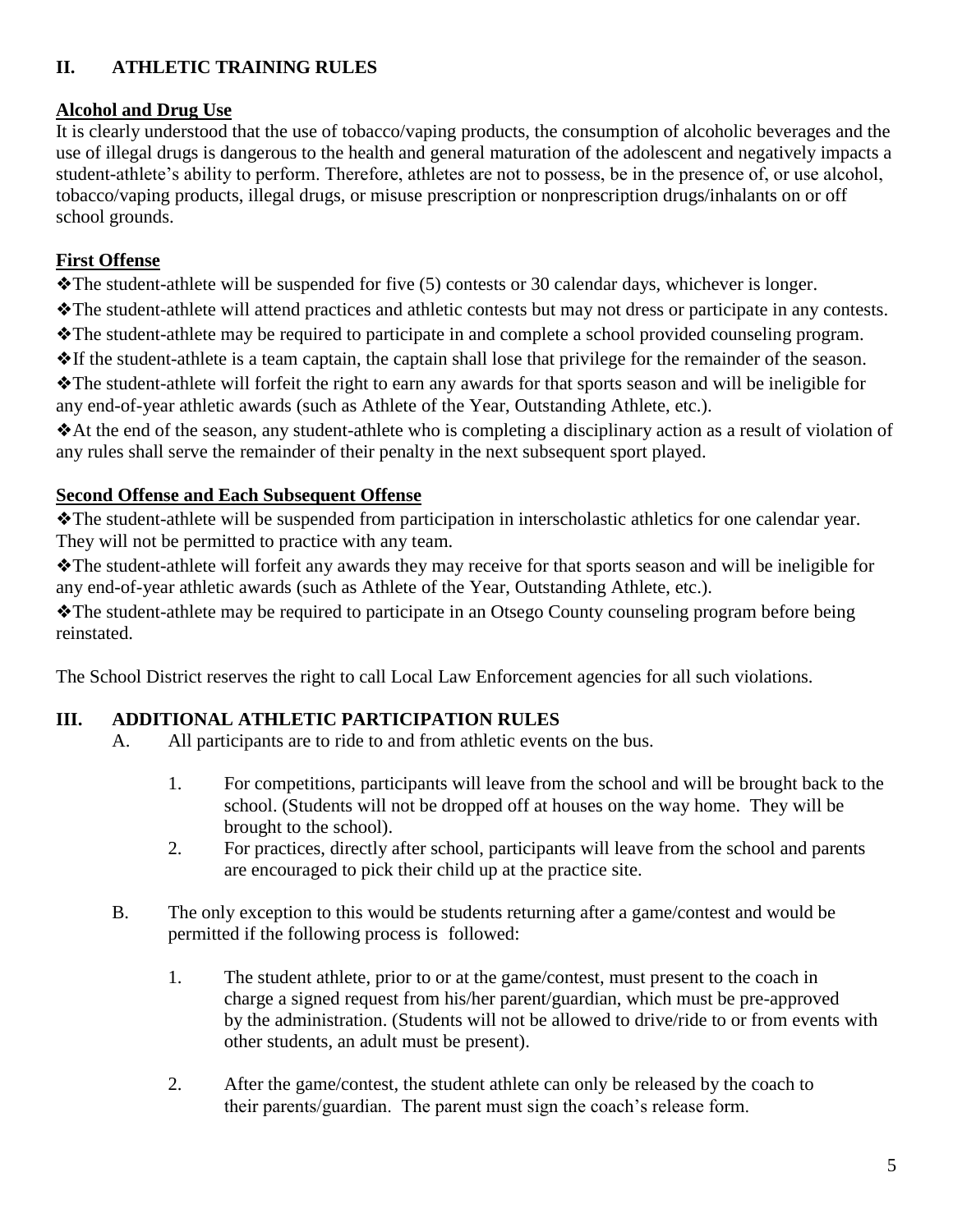- 3. Extenuating circumstances must be approved in writing by the Administration prior to release by the coach.
- C. Any athlete who steals or knowingly does not hand in any uniform or equipment will be disciplined. This may take the form of suspension from athletics. Such suspension will be reviewed by the Athletic Director and Superintendent. All sports uniforms must be returned within one week after the completion of each sports season. If the uniform is not returned within the prescribed time limits, then the student will forfeit participation in all extracurricular activities (including sports) and his/her report card will be withheld until the uniform or money payment for lost uniform, is received. Should the athlete turn in a damaged uniform, the same consequences will apply. If an athlete has not turned in their uniform from one season, they will not be able to start practicing for the next season.
- D. Any athlete determined guilty of theft or money or other valuables from our own or other schools' locker rooms will be immediately suspended from athletics for the remainder of the season. Such athlete may be prosecuted to the full extent of the law. This policy is intended to include any uniforms or equipment belonging to other schools.
- E. Presentation of gifts to coaches from squad members and sports teams should be carefully considered. Any gift considered should be appropriate and in good taste.
- F. To be a good representative of our school, an athlete must learn to conduct himself/herself in accepted social practices, such as proper attire, honest and integrity. The coach/advisor will provide the proper guidelines.
	- 1. DRESS GUIDELINES FOR ALL GAMES
		- a. Each member of the boys' team and coaching staff are to wear a shirt and tie to all games. Exception will be made when the uniform is normal travel dress.
		- b. Each member of the girls' team and coaching staff should wear appropriate attire as determined by their coach and is within the dress code, found in the Student Handbook.
		- c. Remember you are a representative of the Laurens Central School and your conduct and appearance should always be in good taste.
- G. The coach is responsible for the conduct of his team at all times. Each coach should emphasize respect for other teams and facilities. Teams should be reminded as often as necessary that they are representatives of the Laurens Central School.
- H. The criteria for good sportsmanship is found in the Appendix C.

#### **IV. HEALTH EXAMINATION**

A. A student who engages in interschool competition shall receive an adequate health examination and may not practice or participate without the approval of the school medical officer. Medical examinations may be scheduled at any time during the school year and may be valid for a period of twelve consecutive months, except for a student absent from school for five or more consecutive days, as a result of an injury. Such students must be re-qualified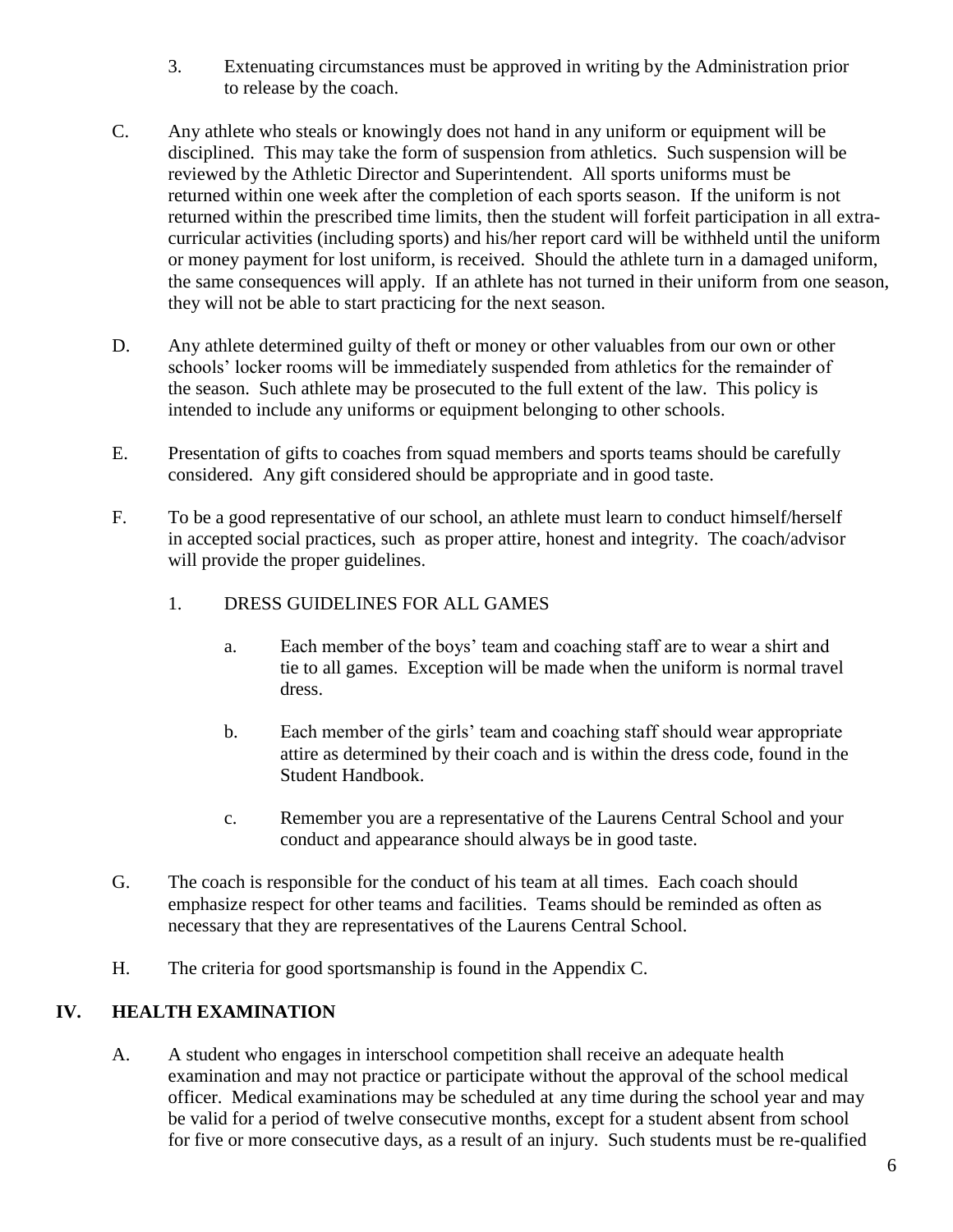by the school physician before returning to competition. All approvals shall indicate the activities permitted.

- B. Before participation in each sports season, the school nurse will review the pupil's attendance record and interview the pupil to update their health history.
	- 1. All pupils shall have a health history interview prior to the start of the try-out practice session at the beginning of each season, unless the student receives a full medical examination within the immediately preceding thirty days.
	- 2. Any pupil whose participation is in question, as a result of the health history interview, an injury, or prolonged absence, must be re-qualified by the physician prior to participation.

#### **V. LAURENS CENTRAL SCHOOL CONCUSSION MANAGEMENT POLICY:**

The State of New York has mandated that all school districts develop a Concussion Management Policy. A copy of the policy is included as Appendix D. The policy will be reviewed annually with all parents, guardians and athletes. The District will be following all Bassett School-Based Health Zone protocols and procedures.

#### **VI. DRESS GUIDELINES FOR PHYSICAL EDUCATION CLASS**

- 1. All students who participate in extracurricular athletics must understand that the athletic program is an extension of the Physical Education curriculum. Therefore, all students who participate in athletics are required to dress for and fully participate in Physical Education class. Students who do not dress for Physical Education class will not be allowed to practice or participate in a game that same day. Exceptions to this rule will be as follows:
	- (a) Students in grades 10-12 who, due to scheduling conflicts, are using athletics to meet the state requirements for Physical Education class; students must have both parent and teacher permission and have the proper forms on file with the Guidance Office.
	- (b) Extenuating Circumstances at the discretion of the Physical Education teacher.

#### **VII. SPORTS/PHYSICAL EDUCATION (Grades 10, 11, 12 Only)**

Sports/P.E. is for students that are participating in a sport at Laurens Central School and who have a scheduling conflict between an academic class and physical education classes. In this situation, a student may be allowed to waive their physical education requirement while participating on a sports team. The student must be in grades 10-12, participating on a Junior Varsity or Varsity sports team, and have a scheduling conflict with an academic course to waive their physical education requirement.

The following sports will allow a waiver for certain quarters of the academic school year:

| Soccer     | $1st$ quarter                               | Softball/Baseball | 4th quarter |
|------------|---------------------------------------------|-------------------|-------------|
| Basketball | $2nd$ & 3 <sup>rd</sup> quarter             | Track             | 4th quarter |
|            | Color Guard $2nd$ & 3 <sup>rd</sup> quarter |                   |             |
|            | Indoor Track $2^{nd} \& 3^{rd}$ quarter     |                   |             |

Students will be required to return to physical education when the quarter has ended. Arrangements will be made through the physical education department for students to add/delete physical education into their schedule. If a student does not finish the season they will be required to return to physical education immediately regardless of the scheduling conflict.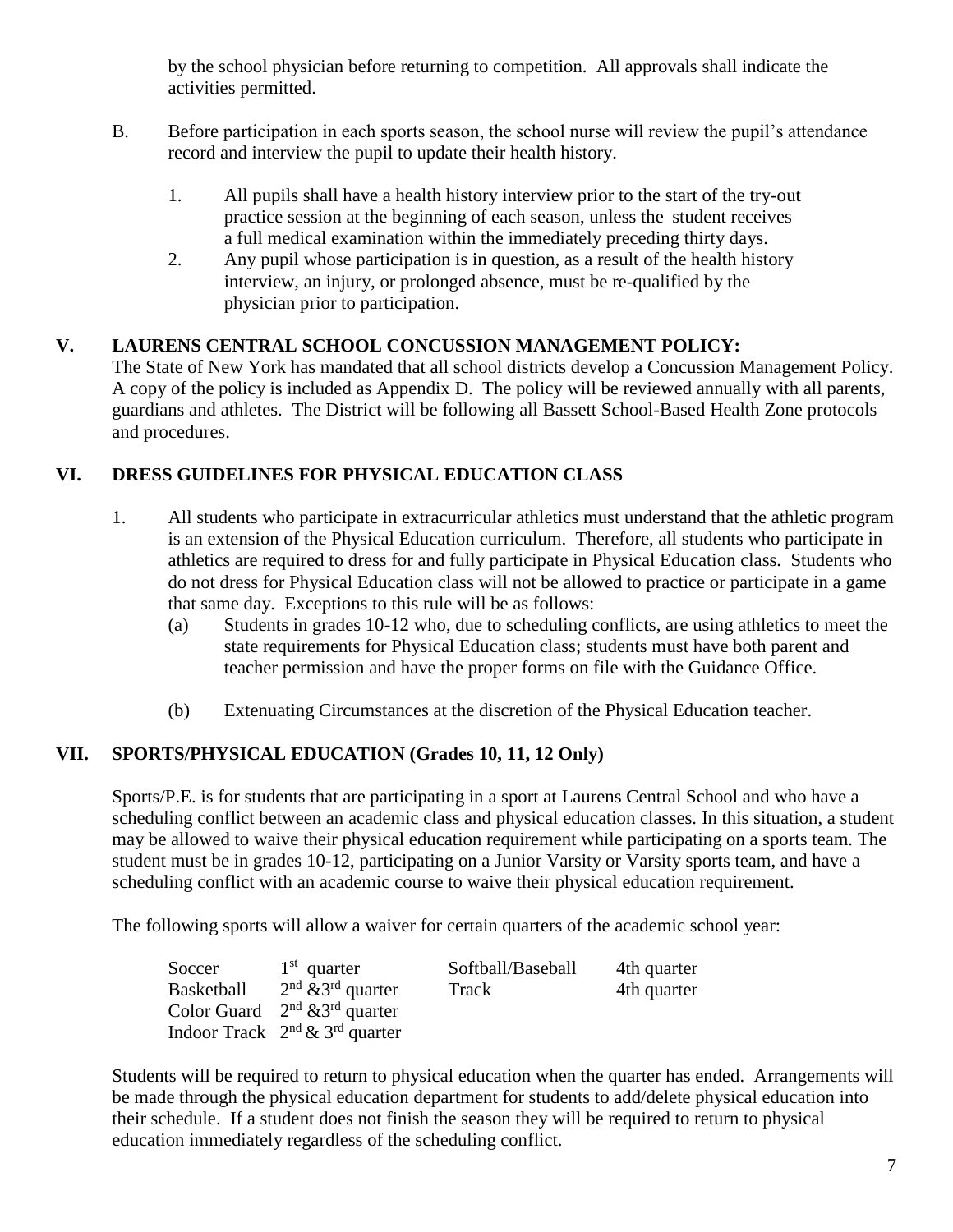Copies of the form (Appendix C) must be kept on file in both the Guidance Office and Physical Education Office.

#### **VIII. ELIGIBILITY RULES**

All Athletes must adhere to the rules of eligibility and participation set by: NYSPHSAA Laurens Central School District Section IV Tri-Valley Association

#### **IX. ELIGIBILITY POLICY FOR EXTRACURRICULAR ACTIVITIES GRADES 7-12**

1. PHILOSOPHY OF EXTRACURRICULAR ACTIVITIES "Students wanting to enjoy the rights and privileges of Laurens Central School extracurricular activities are encouraged to work at a higher level of achievement."

#### 2. CRITERIA FOR INELIGIBILITY

- A. To remain eligible one must be a "bona-fide" student. The student must be taking at least six courses or the equivalent. (Exceptions are for Seniors taking college courses and work release. Also, Learning Disabled Students).
- B. Students must be in school by 8:10 AM (8:05 plus A5) each day and remain in school to be eligible to participate in any extracurricular activity that day. A student who is late to school by more than 5 minutes may not participate in extracurricular activities that day unless they have official documentation from the doctor/lawyer/DMV, etc. indicating why they missed school. A note from the parent is not sufficient. The only exceptions are those considered legal absences from school and seniors qualifying for "Senior Privilege" regarding arrival at school.

Senior Privilege—Any senior with a study hall scheduled for 1st period will not be required to be in school until 8:52 am. Qualifying seniors must:

- a) Be in class by 8:52 am to participate in any extracurricular activity. There will be no A5 added to this time.
- b) Have parent permission for this privilege.

This privilege can be removed by the administration at anytime.

- C. The time frame for reporting will be every two weeks.
- D. If a student is reported failing one course, the student will be confined to study hall according to Section C.
- E. If a student is reported failing two or more courses, the student will be ineligible to participate in extracurricular activities according to Section C. This applies to students taking courses at BOCES. Students failing a CTE program at BOCES will be ineligible to participate until they are passing.
- F. Students will not be dropped from a team due to academic ineligibility, but students must realize that missed practices and/or games may lead to loss of starting positions, playing time and/or eligibility to receive a JV or Varsity letter.

#### 3. ADMINISTRATION OF ELIGIBILITY POLICY

A. At the end of each two week reporting period all teachers will report all failing grades to the Eligibility Chairman.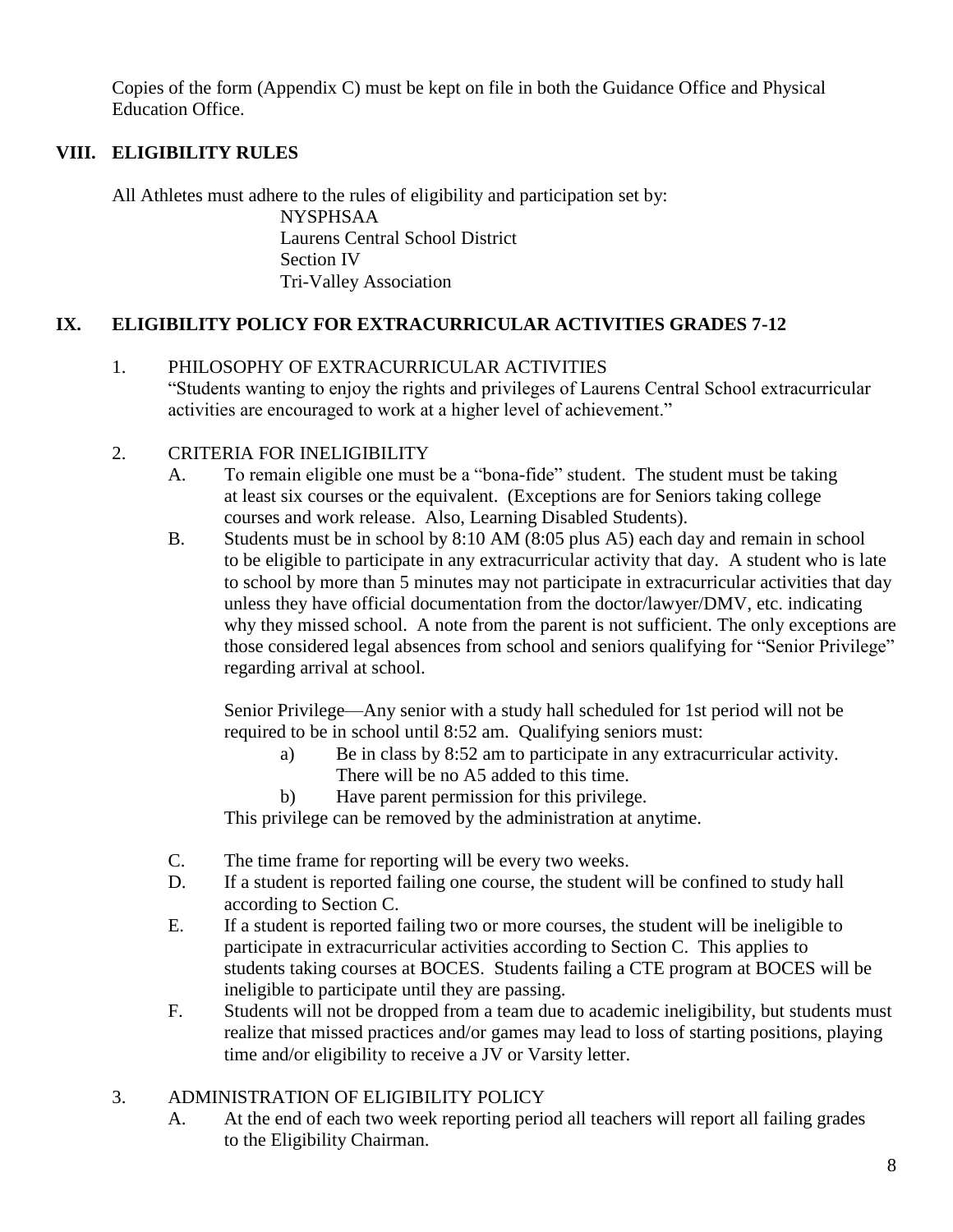- B. The Eligibility Chairman will prepare a list showing all students who are failing and the course(s) failing. The Chairman will then give a copy to teachers, and notify parents/guardians of a student on the list. The student will also receive notification of the courses they are failing in writing and must keep this form for the two week period or until they are passing the courses in question.
- C. Students failing one course will lose study hall privileges. Students must do school work and work by themselves. Students will be allowed to leave a study hall ONLY with a pre-signed pass from a teacher of the course they are failing to go to that classroom teacher or the library as long as they need to use library resources for the class they are failing.
- D. Students failing two or more courses will remain ineligible until they are passing all courses except one. To do this, the student must:
	- 1. Have the student notification form signed by the teacher whose course is in question.
	- 2. Return signed form to the Eligibility Chairman.
	- 3. Obtain a form from the Eligibility Chairman to show student is passing course.
	- 4. If a signed form is not returned, student remains ineligible until his/her name is no longer reported for failing two or more courses.
	- 5. Ineligible students may attend and participate in regularly scheduled practice but may not participate in or dress for any contest, game or activity.
	- 6. Ineligible students may not attend or participate in any class or club meetings.
- 4. CONSEQUENCES
	- A. A student failing 3 or more courses will not be allowed to participate in any extracurricular event, including practice.
	- B. Students failing 2 courses may practice but may not:
		- 1. Participate or dress for any contest, game or activity. Ineligible team members are required to sit with the group (team) during an activity or contest and ride to/return from a contest or activity with the group (team) on school sponsored transportation, wearing street clothing (non-uniform).
		- 2. Participate or attend any extracurricular activity, including class/club meetings.
		- 3. Does not have study hall or lunch recess privileges.
	- C. Students failing one course may practice and participate in all extracurricular activities, but do not have study hall or lunch recess privileges.
	- D. A student who participates in an event when they should not because they are ineligible, will miss the first scheduled event when they become eligible.

#### **X. VARSITY AND JUNIOR VARSITY REQUIREMENTS**

You are eligible if:

- A. you are a High School student in regular attendance in grades 9, 10, 11, or 12.
- B. you are between entry into 9th grade and the student's 19th birthday.
- C. your parents and school doctor approve.
- D. you meet the standards of the NYSED Athletic Placement Process a policy adopted by the Laurens Board of Education permitting students in Grade 7 and 8 to play Varsity and/or Junior Varsity athletics.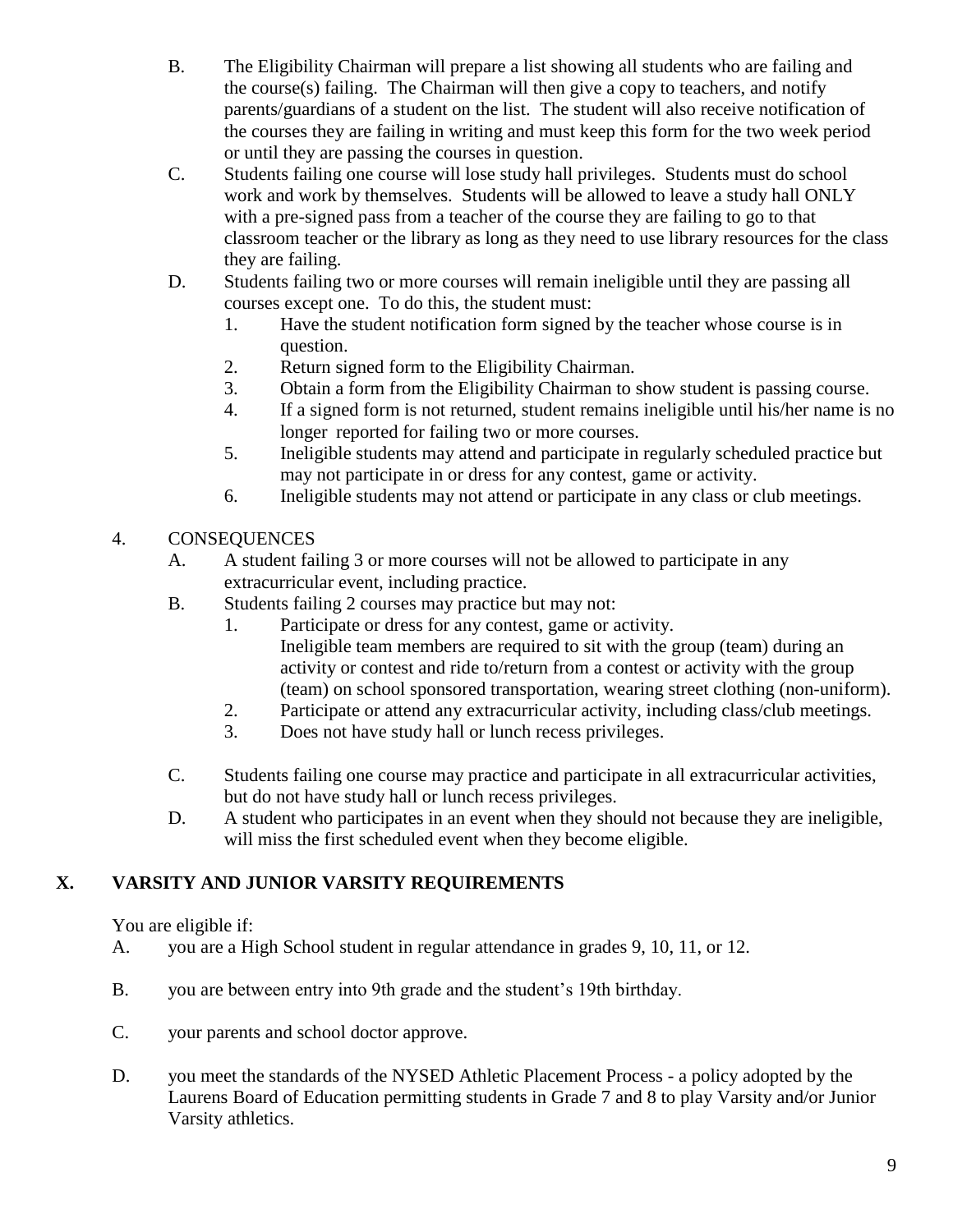- E. you enrolled during the first 15 days of the current semester.
- F. two weeks have passed since transferring from another school.
- G. beginning the season in which the student enters Grade 9 for four consecutive seasons.
- H. you have not violated the all-star rule.
- I. you have not played or practiced with a college team.
- J. you are an amateur, having never used your athletic skill for monetary gain, and if you have never competed under an assumed name.
- K. you are familiar with the rules of the game and the standards of sportsmanship.
- L. all students who are involved in interscholastic athletics abide by Section 4 and State Education Department policies.

#### **XI. MODIFIED REQUIREMENTS**

You are eligible if:

- A. you are a student in grades 7, 8, or 9
- B. you are between entry into 7th grade and the student's 16th birthday
- C. your parents and school doctor approve.
- D. you enrolled during the first 15 days of the current semester.
- E. you have not played or practiced with a college team
- F you are an amateur, having never used your athletic skill for monetary gain, and if you have never competed under an assumed name.
- G. you are familiar with the rules of the game and the standards of sportsmanship.
- H. all students who are involved in interscholastic athletics abide by Section 4 and State Education Department policies.
- I. At the modified level, all students who maintain their academic eligibility and practice on a regular basis will play.

#### **XII. LOCKS/LOCKERS**

Since the Physical Education classes and interscholastic teams are using the same facilities, the following regulations on locks will apply to both.

- A. Each student will be issued a locker in the Locker Room.
- B. No glass bottles are permitted in the Locker Room or on the bus.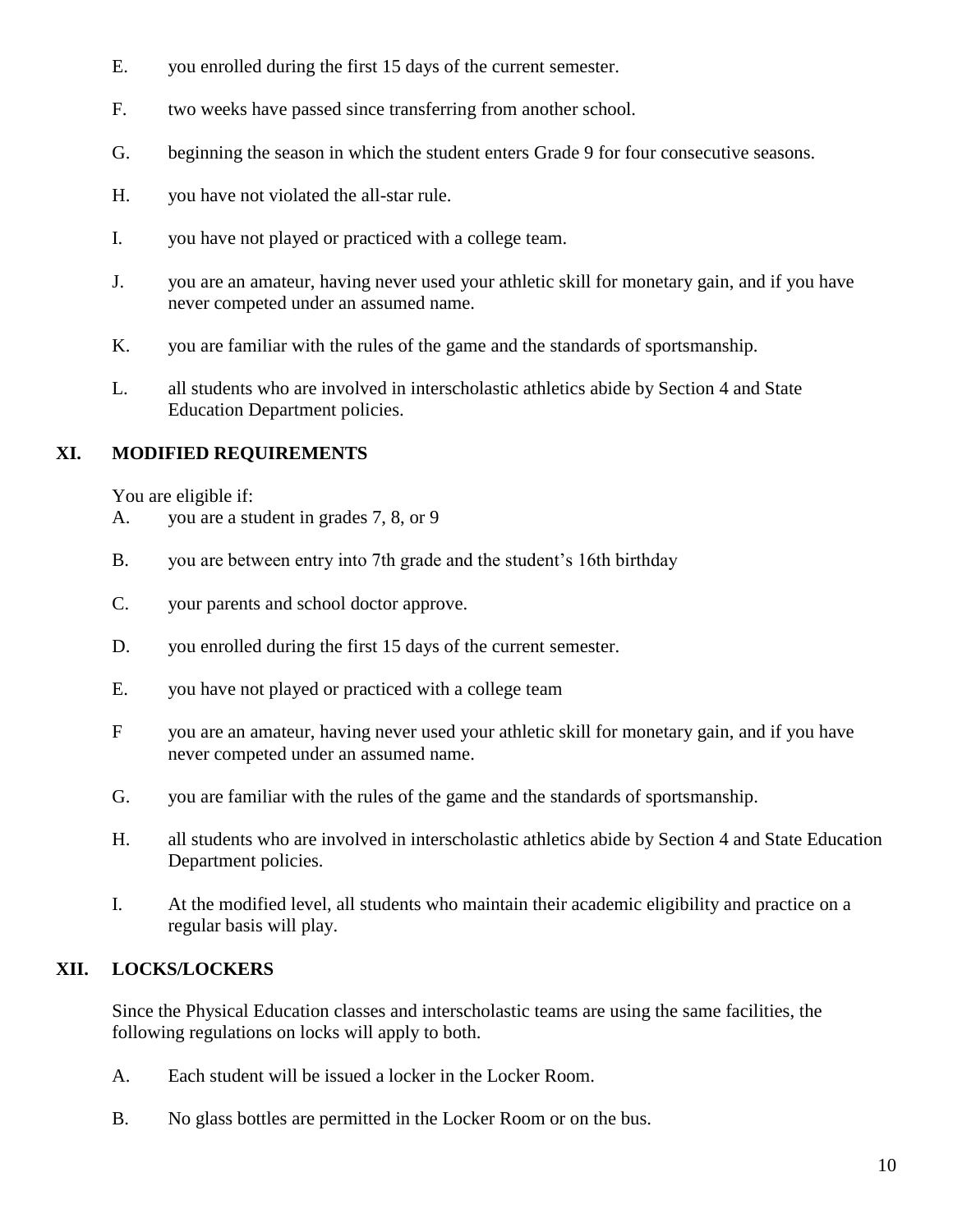#### **XIII. LOCKER SECURITY**

- A. Students are responsible for maintaining their own security in their lockers.
- B. When the lock is issued, only the individual student should know the combination.
- C. The students must keep the locker locked at all times that he/she is not in the immediate vicinity.
- D. It is extremely difficult to recover stolen property, so the student must be aware of what valuables he/she has and properly secure them at all times.

#### **XIV. STUDENT MANAGERS**

Student Managers can be of great help in the operation of an athletic program. The following suggestions are listed in the selection of these individuals.

- A. A number of boys and/or girls in school are interested in sports but not from a competitive point of view. The coach of the activity should encourage school students to act as managers of that sport.
- B. Student managers must comply with and are subject to all rules and regulations as established for athletes. This includes attendance at practices and games, and the Academic Eligibility Policy.
- C. The coach assigns the manager jobs and other responsibilities, which must be carried out for all practices and all games, both home and away.
- D. Many students, including students in  $5<sup>th</sup>$  and  $6<sup>th</sup>$  grades ask to be student managers. (No student below the  $5<sup>th</sup>$  grade may serve as a student manager.) The coach should use these boys/girls for the first few weeks of the season and select the ones he/she will need. His/her selection should be based on willingness to work, reliability, enthusiasm, school citizenship, the ability to handle the extra load, the geographic closeness to school, and parental permission. (Parental Permission: A parent must attend the Annual Meeting held to review the Athletic Handbook and complete all permission forms as do parents of student athletes.)
- E. Student Managers may earn credit towards a manager award/certificate. This does not count as credit toward a Varsity Jacket.

#### **XV. INSURANCE**

- A. All school injuries MUST be reported to your coach and/or the School Nurse immediately or not more than twenty-four hours after the occurrence of the accident. The Coach must fill out an Accident Report and submit it to the School Nurse.
- B. PARENTS/GUARDIANS:
	- 1. Parents/Guardians must use their own insurance before they file a claim with the school's insurance company.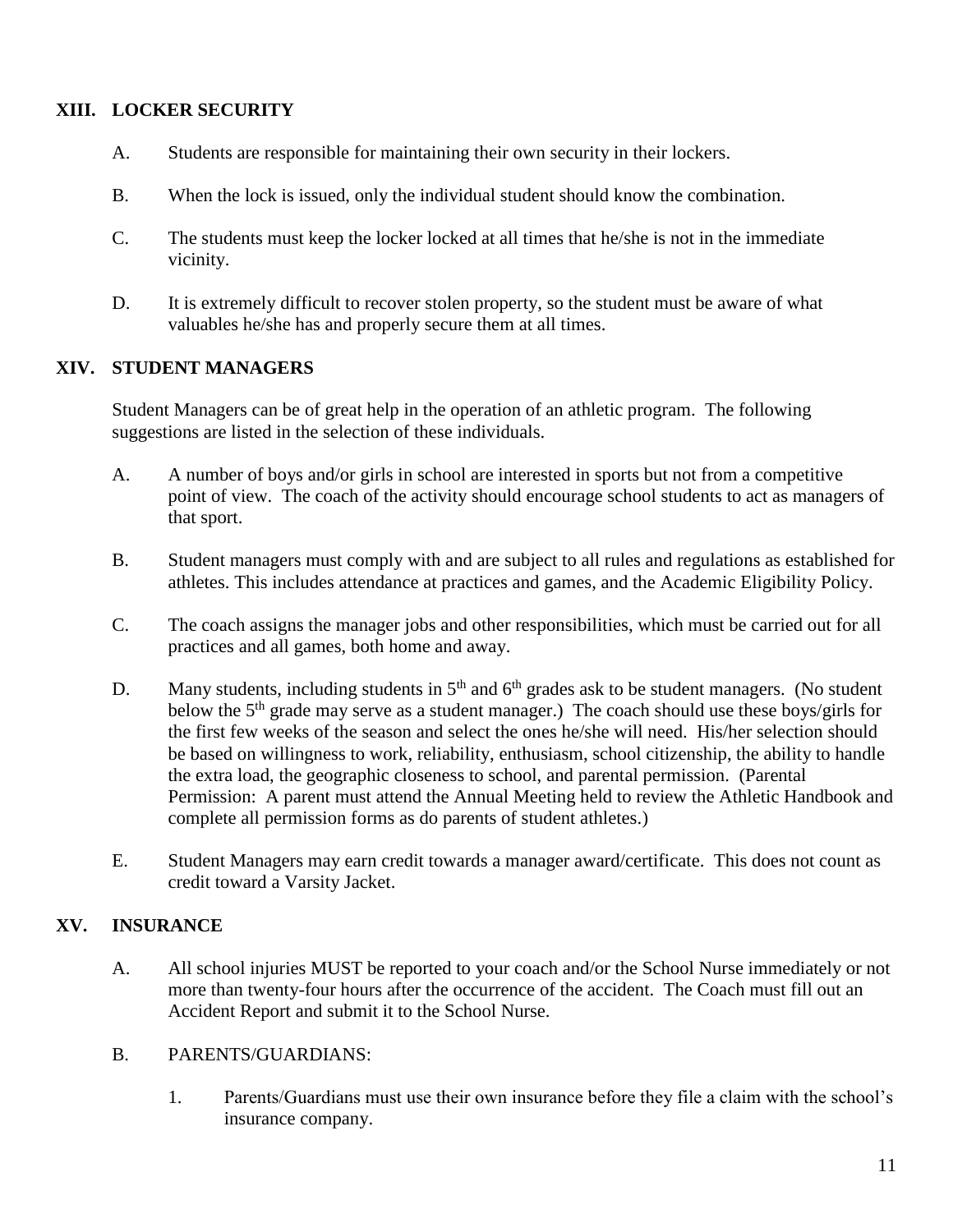- 2. For claiming bills which were not covered by the parent's medical insurance, the following procedure should be followed:
	- a. You must secure a Claim Form from the School Nurse.
	- b. The top part of the Claim Form must be completed by the School Nurse.
	- c. The bottom part of the Claim Form must be filled out by the doctor or hospital to which you owe money.
	- d. The back of the Claim Form must be filled out by a parent or guardian.
	- e. The completed Claim Form must be returned to the School Nurse who will send it into the school insurance carrier.
	- f. If the claim is allowed, a check for all or part of the claim will be sent to the School Nurse who will forward the check to you. It will be the parent/guardian's responsibility to forward payment to the doctor or hospital.
	- g. Laurens Central School cannot pay bills in any other manner.

#### C. CATASTROPHIC INSURANCE

- 1. The school district will provide this coverage for students involved in interscholastic athletics if available and financially feasible.
- 2. This plan of insurance contractually provides benefits for the total care of a catastrophically injured and disabled interscholastic activities participant for the rest of his/her life.
- 3. The plan is designed to provide for complete medical needs arising from interscholastic participation injury for the rest of the disabled students life.
- 4. This includes, but is not limited to, the cost of hospital, doctors, medicines, rehabilitation to accommodate the disabled student, alterations to vehicles to transport the disabled student, and lost wages.

#### **XVI. ATTENDANCE AT PRACTICES**

A. To develop a sense of responsibility to one's self and others, it is important for an athlete to have regular attendance at practice. Practice develops skills, physical fitness and the endurance necessary for a successful team. All athletes must be in school by 8:10 am (8:05 plus A5) and remain in school to participate in practices or games that day. (Refer to addition information on page 8)

#### B. UNEXCUSED ABSENCES

- 1. FIRST Unexcused Absence The participant will be counseled by the coach and will be allowed to return to the team.
- 2. SECOND Unexcused Absence The participant will not be allowed to participate in the next regularly scheduled interscholastic contest.
- 3. THIRD Unexcused Absence The participant will be suspended for the remainder of that particular sport season.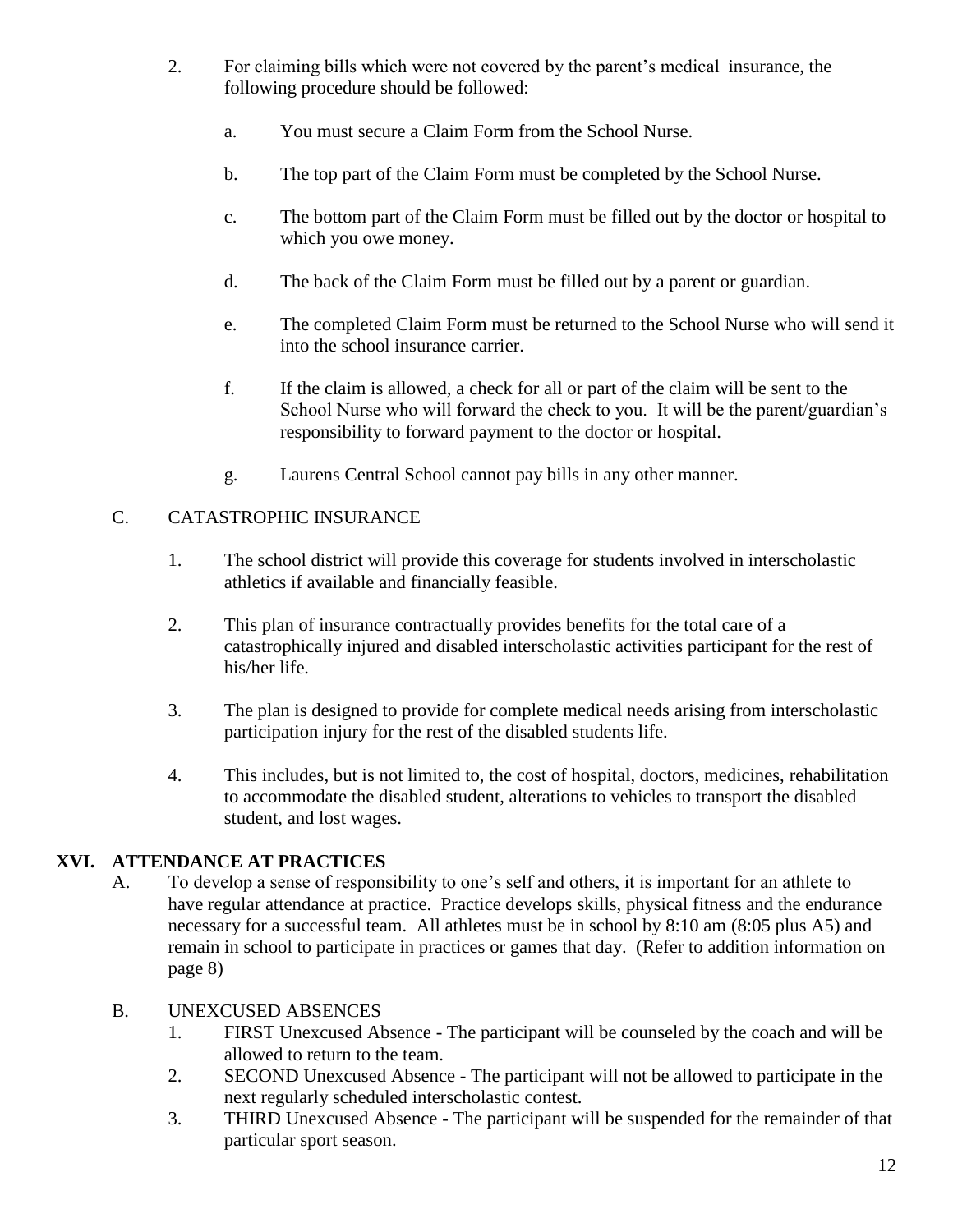4. Students will not be dropped from a team due to academic ineligibility, but students must realize that missed practice and/or game may lead to loss of starting positions and/or playing time.

#### C. EXCUSED ABSENCES

- 1. Only legal absences from school will be accepted as Excused Absences from practice. (Work is not an excused absence)
- 2. If a player is unable to inform the coach ahead of time about an excused absence, he/she must bring a note signed by the parent/guardian to the coach regarding the absence prior to the next practice or game.
- 3. If a player misses a practice due to an appointment (doctor, dentist, etc.), a written note must be provided by that same appointment provider.
- 4. Detention, In-School Suspension and Out-of-School Suspension will be considered excused practices; however, students must realize that missed practices will lead to loss of play time and/or loss of starting positions.
- D. These rules serve as a minimum requirement. Coaches may have more strict rules regarding attendance at practices. The rules must be in writing and handed out to every athlete at the beginning of the sport season for which the coach is responsible.

#### **XVII. ATTENDANCE AT ATHLETIC CONTESTS**

A. Attendance at all athletic contests for which the student is a member of the team is mandatory.

#### B. EXCUSED ABSENCE

- 1. Absences which are permitted as legal absences from regular school will be accepted as an excused absence from contest. This includes in-school suspension and out-ofschool suspension; however students must realize that missed games due to in-schoolsuspension and out-of-school suspension will result in loss of playing time and/or starting positions. In addition, this will also have an effect on whether or not a student meets the requirements for earning JV or Varsity letters.
- 2. Extenuating circumstances at the discretion of the coach, and in consultation with the Director of Athletics.
- C. UNEXCUSED ABSENCE The student will be suspended for the remainder of that particular sport season.
- D. These rules serve as a minimum requirement. Coaches may have more strict rules regarding attendance at contests. The rules must be in writing and handed out to every athlete at the beginning of the sport season for which the coach is responsible.

#### **XVIII. PRACTICE SCHEDULES**

- A. Fall Sports Soccer Practice begins at approximately 3:15 PM and ends at approximately 5:30 PM
- B. Winter Sports The exact times of practice will be determined by the availability of facilities as determined by the Athletic Director/Administration.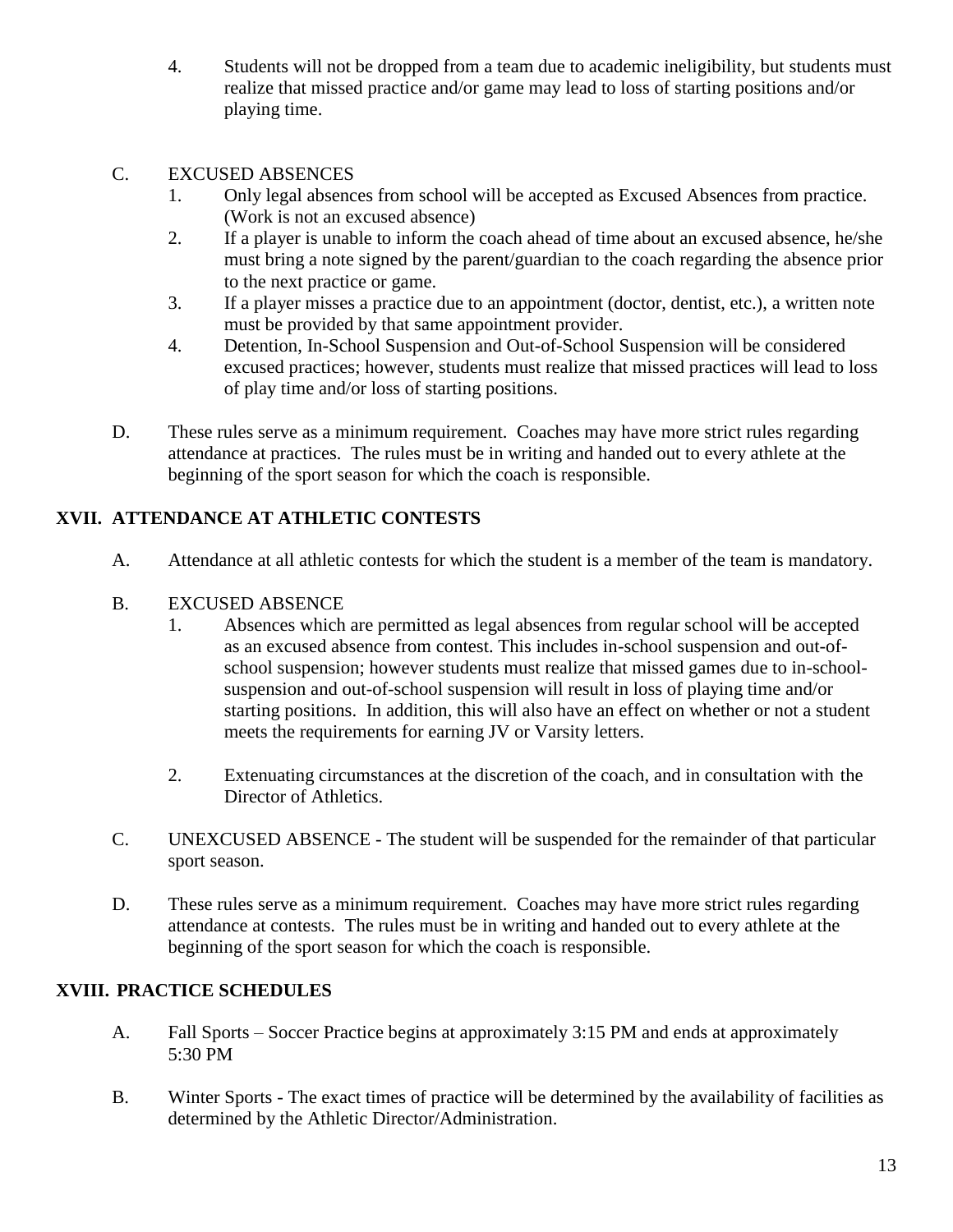- C. Spring Sports Practice begins at approximately 3:15 PM and ends at approximately 5:30 PM.
- D. Coaches will provide practice and game schedules to all athletes.
- E. Parents are to pick up their children at their practice location whenever possible.

#### **XIX. AWARDS**

An athlete will receive the appropriate award for participation in a sport as long as they have successfully completed the entire season for that same sport. Criteria for successful completion of a season are as follows:

- A. The athlete had no violations of the Athletic Participation Rules, as outlined in the Athletic Handbook, that caused the athlete to lose their award for a sport.
- B. The athlete participated for the entire season, including post season play.
- C. The athlete has received no long-term suspensions from the team.
- D. Coaches will have discretion in awarding letters or certificates of participation to students missing significant portions of the season due to academic ineligibility, attendance, and/or injuries/illness. Students must have participated in at least one athletic competition to qualify for a JV or Varsity letter for that sport season.
- E. Interscholastic athletic participants who do not receive a Varsity or Junior Varsity letter will receive a participation certificate.
- F. Students will receive only one varsity letter and one JV letter during their athletic career. After receiving the letter, the athlete will receive pins.
- G. The student must be present at the awards banquet/program to receive his/her athletic award.
- H. If a student is absent from the awards banquet they or their parent may submit a note to the Superintendent or the Building Principal outlining the reason for the absence. Only legal absences from school will be considered as a legal absence from the Awards Banquet. A student missing the Awards Banquet for a legal absence may receive their awards. Absences due to extenuating circumstances will be reviewed by an Awards Committee made up of school administrators and coaches. Decisions made by the committee will be final.

#### **VARSITY LETTER AWARDS**

- 1. Soccer
- 2. Basketball
- 3. Baseball
- 4. Softball
- 5. Indoor/ Outdoor Track and Field

#### **JUNIOR VARSITY LETTER AWARDS**

- 1. Modified Boys and Girls Soccer  $(9<sup>th</sup>$  graders only)
- 2. Basketball
- 3. Modified Baseball (9th graders only)
- 4. Modified Softball (9th graders only)
- 5. Indoor/ Outdoor Track and Field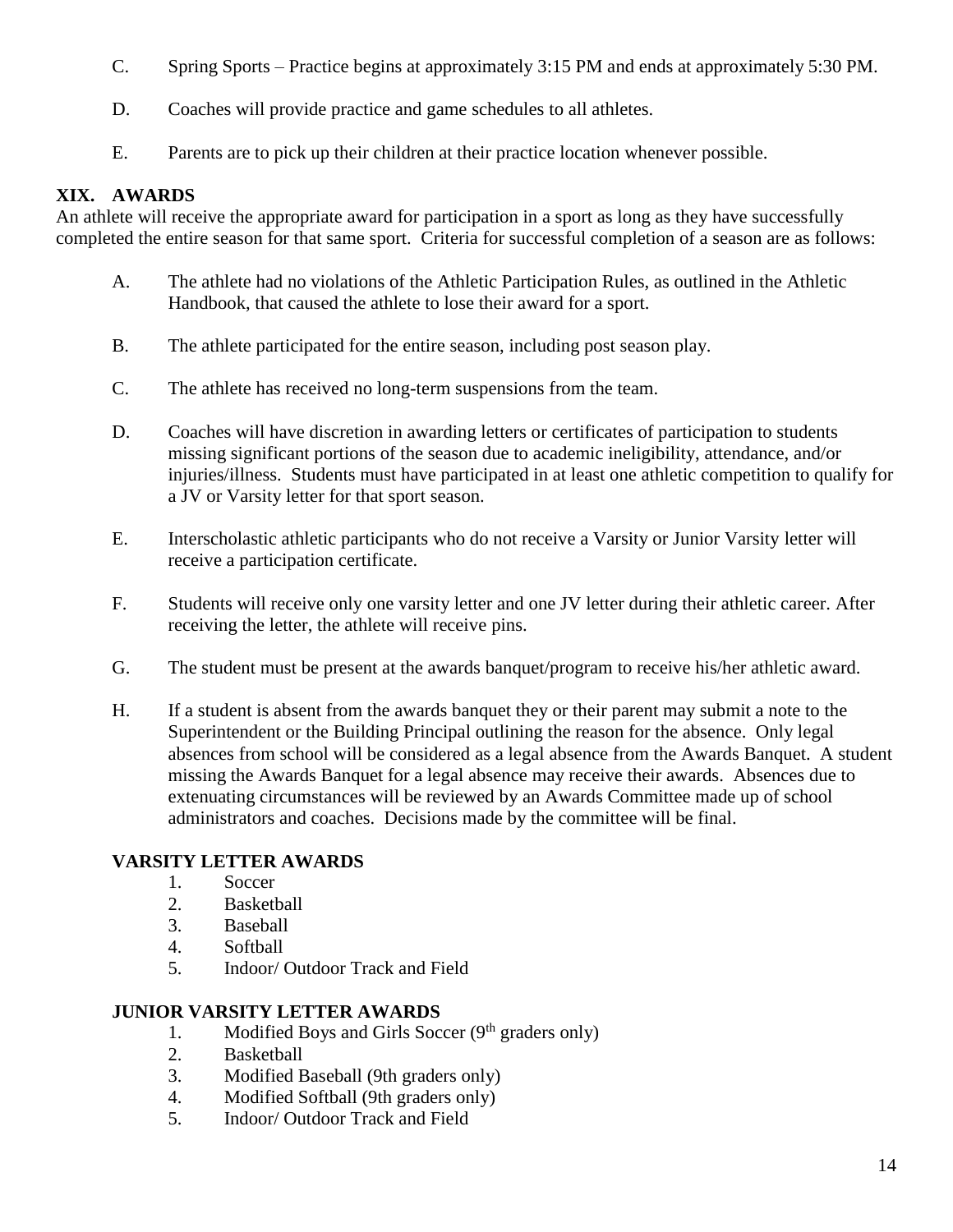#### **MODIFIED PROGRAMS (Receive Certificate of Participation)**

- 1. Soccer
- 2. Basketball
- 3. Indoor / Outdoor Track and Field
- 4. Baseball
- 5. Softball

#### **REQUIREMENTS TO EARN A VARSITY AWARD JACKET**

- 1. All athletes must have earned seven (7) varsity letters/pins.
- 2. Jackets will be awarded to only Juniors and Seniors at the Annual Awards Banquet at the end of the school year. A student may earn only one jacket.
- 3. Once Seniors meet the requirement, they may receive their jacket.

#### **XX. MISCELLANEOUS**

- A. Practices may be on Saturdays and/or Sundays due to gym availability.
- B. All athletic participants are responsible for and subject to the rules of the NYSPHSAA Handbook.

#### C. SPORTS MEETINGS

1. There will be a meeting of all sports participants and at least one parent/guardian prior to the beginning of each school year. Additional meetings will be held prior to each sport season as needed. Students involved in more than one interscholastic athletic sport need attend only one meeting per school year. Attendance is mandatory on the part of both student and parent/guardian. Students not attending this meeting cannot participate in athletics until such requirement has been met.

- 2. The agenda for these meetings will be:
	- a. Review the Student Athletic Handbook
	- b. Sign the following forms-
		- (1) Participation in Athletics:
			- o granting acknowledgment of having reviewed and understood the Athletic Handbook
			- o granting student participation in athletics
			- o granting blanket transportation permission by school district transportation
		- (2) Acknowledgment of Risk
		- (3) Medical Treatment Form
		- (4) Blue Medical Update Form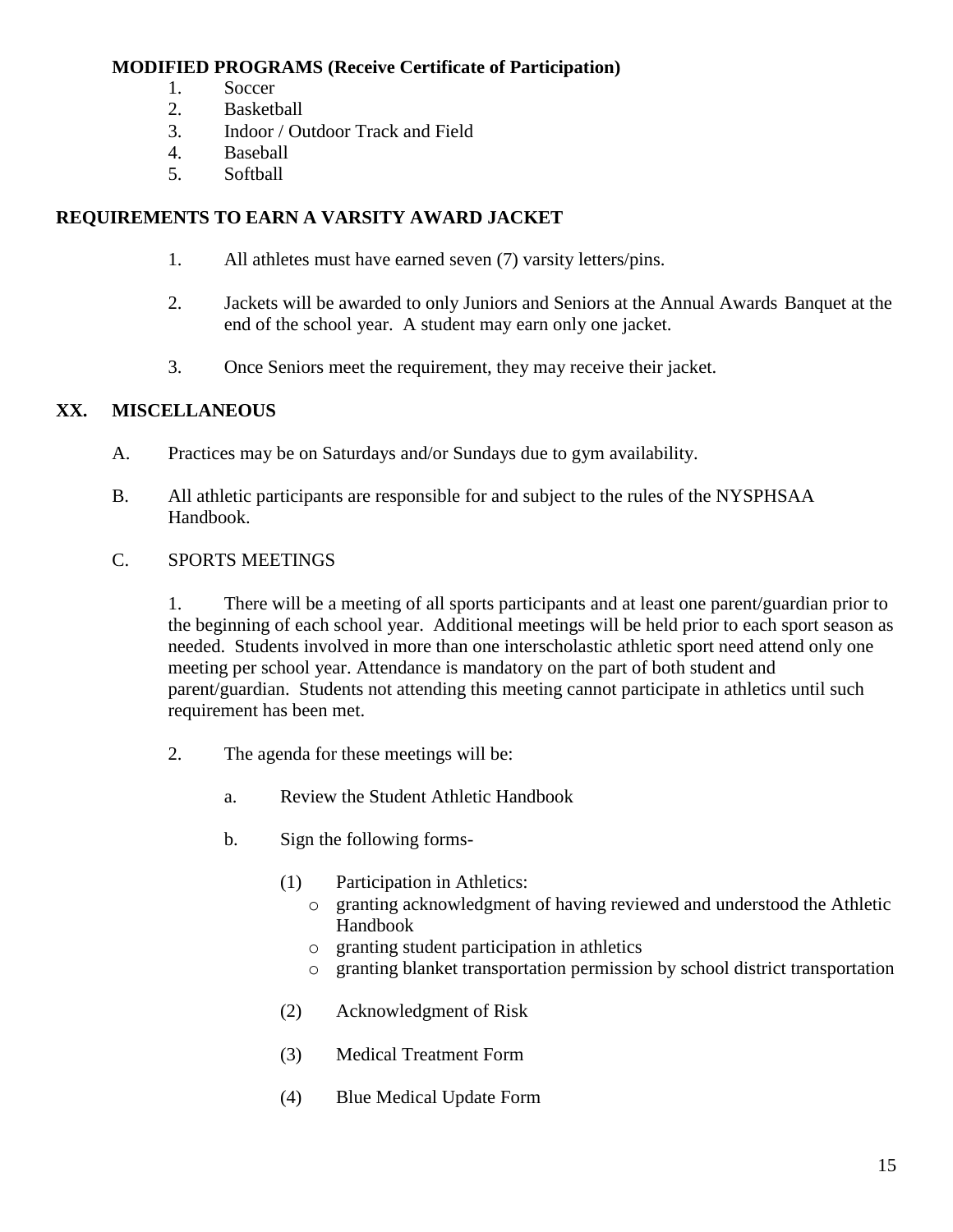#### **APPENDICES**

| B |
|---|
|   |
|   |
| E |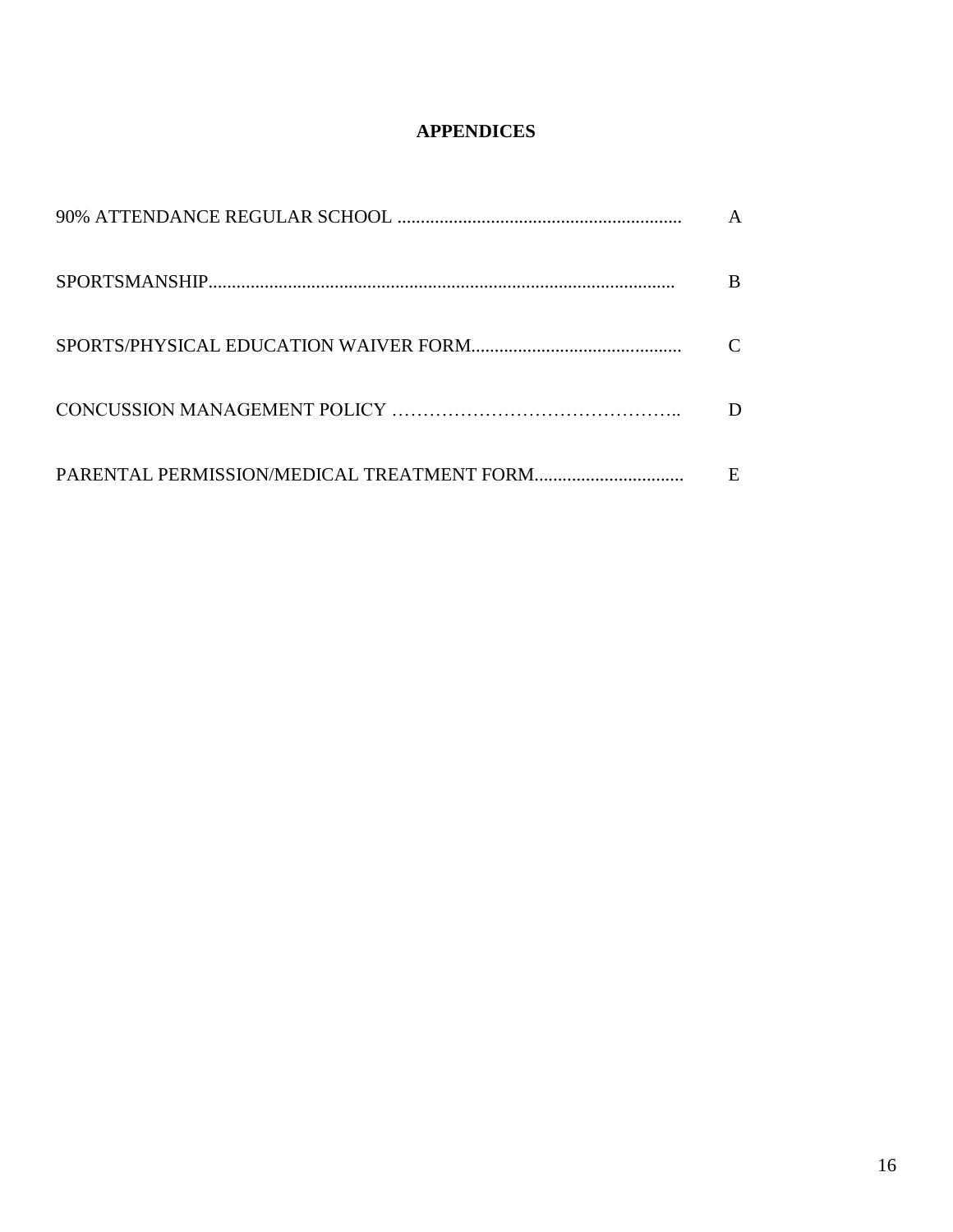#### **APPENDIX A**

#### Re: 90% Attendance Regular School

When a student has in excess of 10% absences at the end of a ten week marking period, he/she is subject to the following conditions:

- 1. Immediate suspension from participation in any athletic programs for the next 20 school days.
	- a. If, at the end of that time (20 school days), the student has attained a 90% regular school attendance record, then the student will be made eligible for participation in Athletics.
	- b. If, however, the student has not attained the 90% regular school attendance record within the 20 days following the suspension, then the student will not be able to participate in athletics until the end of the next ten week marking period.
- 2. After a student has earned eligibility (having had 90% attendance record at regular school the preceding 20 school days) he/she is then granted probationary status. This means the following:
	- a. The student is a probationary participant in athletics.
	- b. The student must maintain a 90% attendance record at regular school for the next 20 school days. If the student attains that condition, at the end of the 20 days, the student is granted regular status.
	- c. If, however, during the probationary period of time the student does not maintain a 90% attendance record at regular school, the student becomes ineligible for athletic participation and is suspended from athletic participation until his/her accumulative regular school attendance is 90% in a ten week marking period.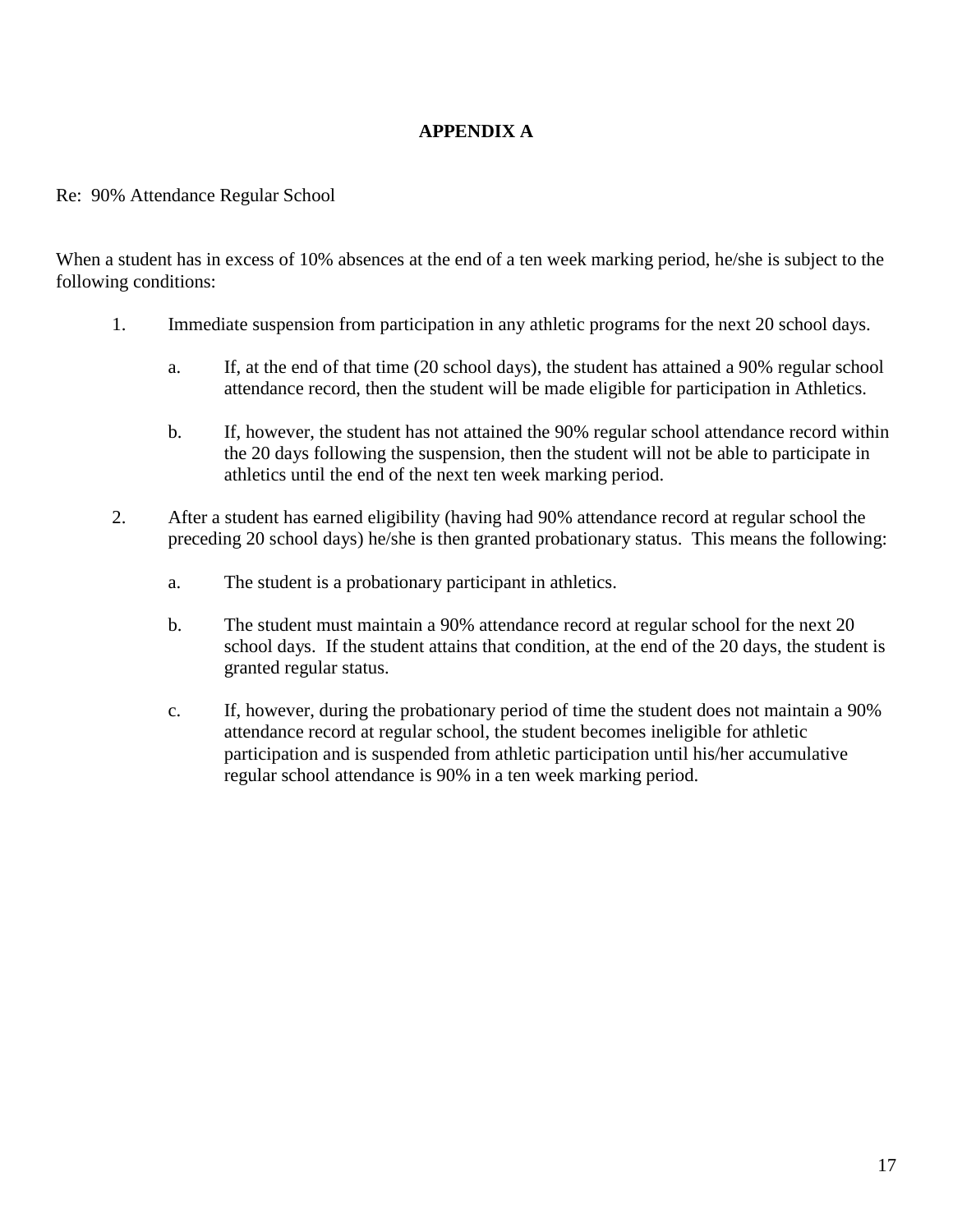#### **APPENDIX B**

#### **SPORTSMANSHIP**

Spectator behavior in interscholastic sport contests continues to be of concern to school administrators and Boards of Education. In the past, there has been an increase in inappropriate cheers and vocal attacks on officials' decisions. Contests at all levels are effected in varying degrees. However, because of the closeness of a gym and the size of crowds, the intensity of unruly behavior surfaces most noticeably during basketball. Continuance of detrimental behavior on the part of the spectators can only affect the athletic program negatively. Crowd behavior, therefore, is not a singular responsibility, but a common effort by all parties involved.

Good sportsmanship in the form of wholesome spectator behavior and player conduct is necessary to good school spirit. To this end, the following guidelines and recommendations have been developed.

- A. **Alcohol/Illicit Drugs/Synthetic Cannabinoids/Misuse of Legal Drugs** Use, possession, or sale of these will not be allowed at athletic contests. Students in possession of, under the influence of, or involved in the act of selling the previously mentioned substances will be referred to the administration and the school discipline policy will be followed. Other spectators will be required to leave school property. Police authorities may be called.
- B. **Supervision of Younger Students** Students through the 6th grade level will not be admitted to athletic events unless accompanied by a parent or responsible adult. Booster Club members should not have to monitor students at athletic events.
- C. **Abusiveness Towards Coaches and Officials** Abusiveness towards coaches and officials is unacceptable behavior. Accept the decisions of the game officials as final.
- D. **Unsportsmanlike Cheers and Obscenities** Unsportsmanlike cheers and obscenities will not be tolerated. Cheerleaders have selected cheers which encourage positive spectator participation.
- E. **Timers and Scorers** Only experienced timers and scorers will be used at athletic events.
- F. **Signs and Posters** Only supportive signs and posters in good taste will be permitted.

#### G. **Spectators**

- 1. Spectators will be expected to conduct themselves in an orderly manner.
- 2. Spectators will be expected to cooperate with requests made by the public address announcer, Director of Athletics and/or the Administration in charge.
- 3. Rules of Conduct for Spectators
	- a. As a spectator, you represent your school as much as any team member.
	- b. The good name of your school is worth more than winning the game.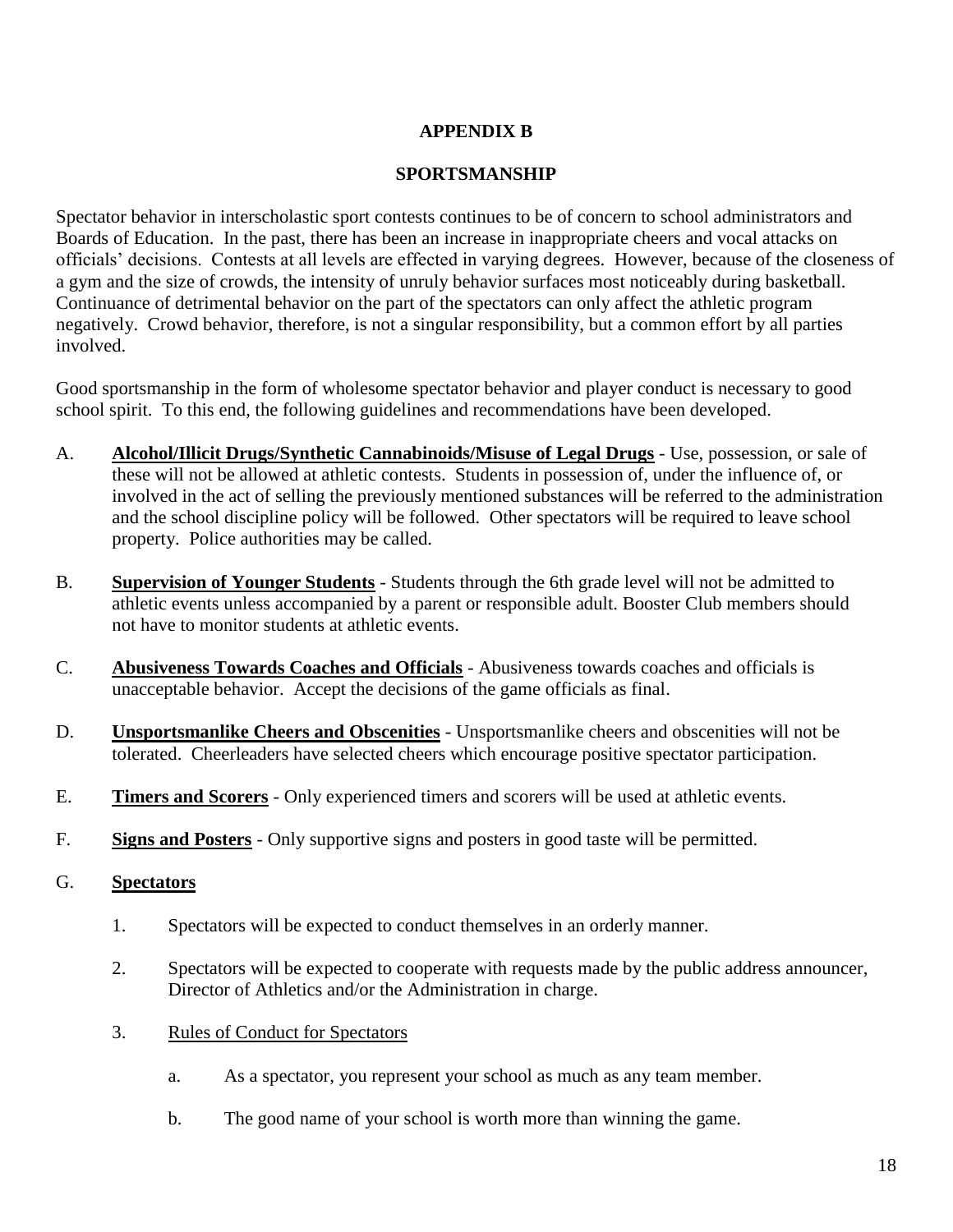- c. Learn the rules of the game so you can be an intelligent spectator.
- d. Support your team enthusiastically, but with consideration and respect for the opponents.
- e. Be considerate of your fellow spectators. Remain in your bleacher area until the game is finished.
- f. Spectators who do not cooperate with the person(s) in charge at an interscholastic athletic event may be asked to leave that event.

#### H. **CHAPERONES AND SUPERVISORS**

- 1. Chaperones for games will have a "Duties and Responsibilities List".
- 2. The authority of the chaperones will made known to the students.

#### I. **ATHLETES**

- 1. As competitors, athletes will be expected to adhere to the appropriate and accepted decorum.
- 2. Athletes will not use gestures indicating a dislike of an official's decision.
- 3. Athletes who set a poor example of sportsmanship and/or citizenship will be disciplined in accordance with the provisions of the Student Athletic Handbook.

#### J. **COACHES**

- 1. Coaches will make sure all players know the rules of the sport.
- 2. Coaches must recognize that their actions and gestures can affect the behavior of the spectators.
- 3. Coaches will discipline athletes who set a poor example of sportsmanship.

#### **THOSE WHO FAIL TO ABIDE BY THE GUIDELINES WILL BE DEALT WITH ACCORDING TO ESTABLISHED PRACTICE**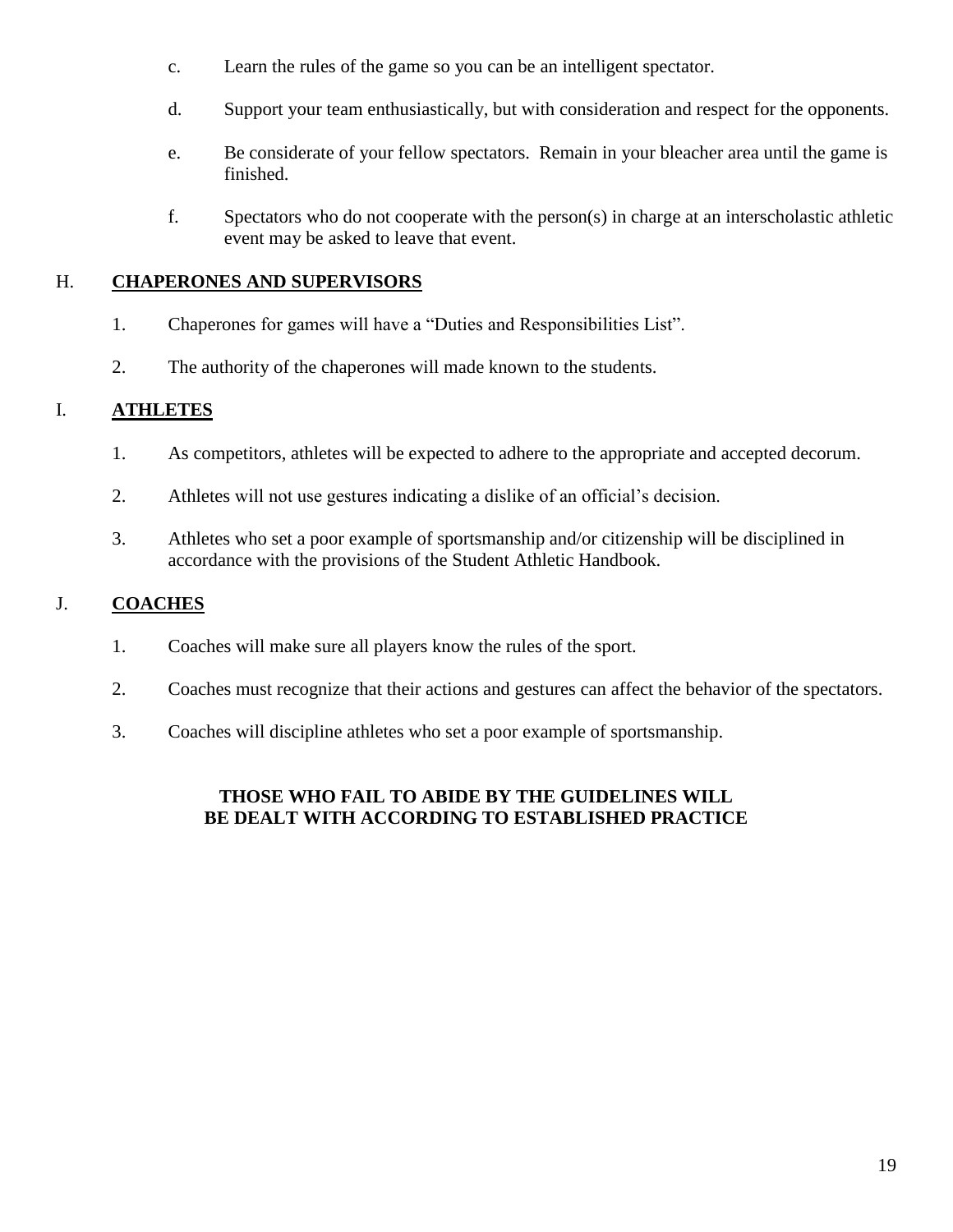#### **APPENDIX C**

#### **LAURENS CENTRAL SCHOOL**

#### **SPORTS/PHYSICAL EDUCATION WAIVER FORM GRADES 10, 11, 12 ONLY**

Sports/PE is for students that are participating in a sport at Laurens Central School and have a scheduling conflict between an academic class and a physical education class. In this situation a student may be allowed to waive their physical education requirement while participating on a sports team. The student must be in grades 10-12, participating on a Junior Varsity or Varsity sports team, and have a scheduling conflict with an academic course to be allowed to waive their physical education requirements.

The following sports will allow a waiver for certain quarters of the academic school year:

Soccer  $1<sup>st</sup>$  quarter Basketball 2  $2<sup>nd</sup>$  & 3<sup>rd</sup> quarter Color guard  $2<sup>nd</sup>$  & 3<sup>rd</sup> quarter Indoor Track & Field  $2<sup>nd</sup>$  &  $3<sup>rd</sup>$  quarter Softball/Baseball 4  $4<sup>th</sup>$  quarter Track & Field  $4<sup>th</sup>$  quarter

\_\_\_\_\_\_\_\_\_\_\_\_\_\_\_\_\_\_\_\_\_\_\_\_\_\_ \_\_\_\_\_\_\_

\_\_\_\_\_\_\_\_\_\_\_\_\_\_\_\_\_\_\_\_\_\_\_\_\_\_ \_\_\_\_\_\_\_

Students will be required to return to physical education when the quarter has ended. Arrangements will be made through the physical education department for students to add/delete physical education into their schedule. If a student does not finish the season they will be required to return to physical education immediately, regardless of the scheduling conflict.

Copies of this form must be kept on file in both the Guidance Office and Physical Education Office.

\_\_\_\_\_\_\_\_\_\_\_\_\_\_\_\_\_\_\_\_\_\_\_\_\_\_\_\_\_\_\_\_\_\_\_\_\_\_\_\_\_\_\_\_\_\_\_\_\_\_\_ \_\_\_\_\_\_\_\_\_\_\_\_\_\_\_\_\_\_\_\_\_\_\_\_

\_\_\_\_\_\_\_\_\_\_\_\_\_\_\_\_\_\_\_\_\_\_\_\_\_\_\_\_\_\_\_\_\_\_\_\_\_\_\_\_\_\_\_\_\_\_\_\_\_\_\_ \_\_\_\_\_\_\_\_\_\_\_\_\_\_\_\_\_\_\_\_\_\_\_\_

Sport/Quarter:

Parent Signature Date

Student Signature Date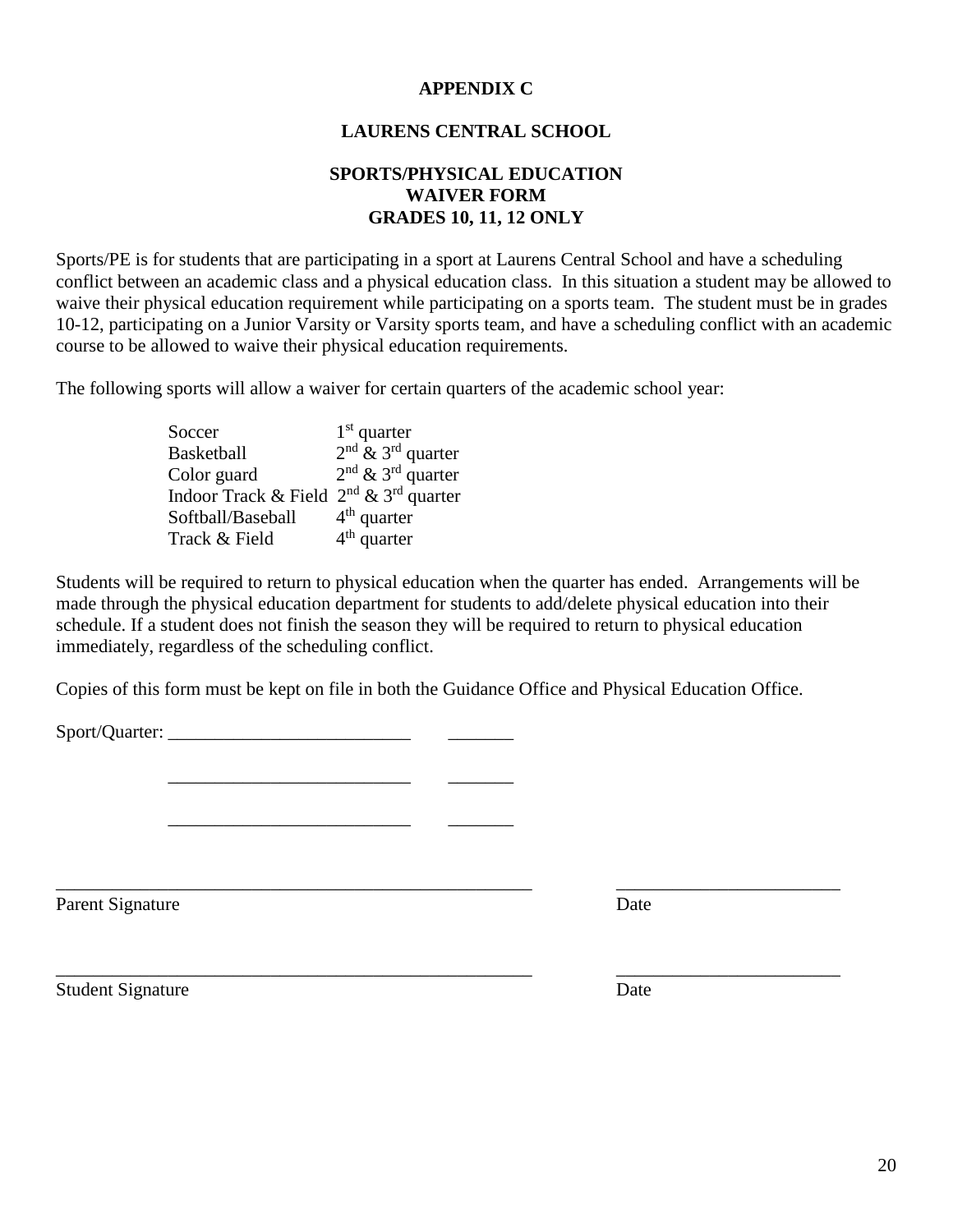### **APPENDIX D Laurens Central School District Board Policy**



**STUDENTS – 7440 Page 1 of 4**

Subject: **Concussion Management**

The Board of Education of the Laurens Central School District recognizes that concussions and head injuries in children and adolescents who participate in sports and recreational activities can have serious consequences if not managed carefully. Therefore, the District adopts the following policy to support the proper evaluation and management of head injuries.

A concussion is a mild traumatic brain injury. A concussion occurs when normal brain functioning is disrupted by a blow or jolt to the head. Recovery from a concussion will vary. Avoiding re-injury and over-exertion until fully recovered are the cornerstones of proper concussion management.

While district staff will exercise reasonable care to protect students, head injuries may still occur. Physical education teachers, coaches, nurses and other appropriate staff will receive training to recognize the signs, symptoms and behaviors consistent with a concussion. Any student exhibiting those signs, symptoms or behaviors while participating in a school sponsored class or activity, extracurricular activity, or interscholastic athletic activity shall be removed from the game or activity and be evaluated as soon as possible by an appropriate health care professional. The school nurse will notify the student's parents or guardians and recommend appropriate monitoring, based on this policy, to parents or guardians.

If a student sustains a concussion at a time other then when engaged in a school-sponsored activity, the district expects the parent and/or legal guardian to report the condition to the school nurse so that the district can support the appropriate management of the condition.

Per NYSED Guidelines, a student shall not return to school or activity after sustaining a concussion until authorized to do so by an appropriate healthcare professional. If the student sustains a head injury during an intramural sport (game or practice), that student must be evaluated by a physician (MD or DO). Only the physician can diagnose and clear the student of the concussion.

If the student sustains a head injury in gym class, recess, or any other non-intramural activity, that student may be evaluated by an NP, PA, MD, or DO for diagnosis and/or release to activity. Once a student has been released to full participation and/or the 6 step process, and they have no further signs, symptoms or complications, the school nurse and/or the School Based Healthzone may release him/her to full activity. However, the school's Chief Medical Officer will have the final and ultimate decision regarding the return to an activity including physical education, recess, and intramural sports. Any student who continues to have signs and symptoms upon return to an activity must be removed from play and re-evaluated by an appropriate healthcare provider (MD, DO, NP, PA).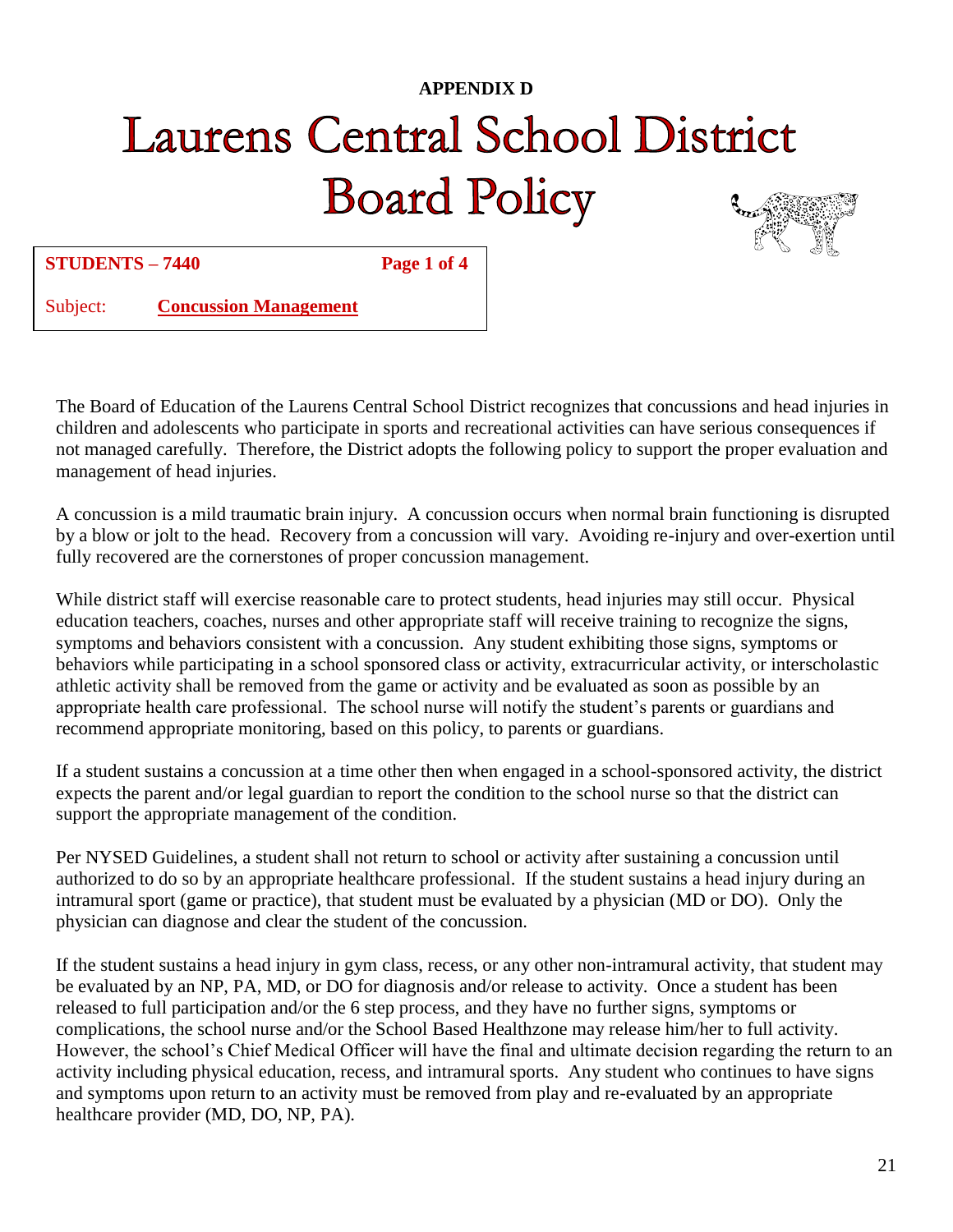#### **STUDENTS – 7440 Page 2 of 4**

Subject: **Concussion Management Continued**

The Superintendent, in consultation with appropriate district staff, including the school's Chief Medical Officer, will develop guidelines and procedures to guide the return to activity.

#### **Education**

Concussion education should be provided for all administrators, teachers, coaches, school nurses, athletic trainers and instructional support staff members. Education of parents should be accomplished through preseason meetings for sports and/or information sheets provided to parents and/or included in the school newsletter. Education should include, but not be limited to the definition of concussion, signs and symptoms of concussion, how concussions may occur, why loss of consciousness is sufficient but not necessary to diagnose a concussion, why concussions are not detected with CT Scans or MRI's, and the recommended management of the injury, and the protocol for return to school and return to activity or interscholastic athletics. The protocols will cover all students returning to school after suffering a concussion regardless if the accident occurred outside of school or while participating in a school activity.

#### **Concussion Management Team**

The District will assemble a concussion management team (CMT). The CMT will consist of the Athletic Director, School Nurse, Athletic Trainer (if applicable), and Administrator, at least one member of the coaching staff and the school physician. The District's CMT will coordinate training for administrators, teachers, coaches and parents. Training will be mandatory for all coaches, teachers, aides and advisors to extracurricular activities that work with students regularly. In addition, information related to concussions will be included at parent meetings or in information provided to parents at the beginning of sports seasons. Parents need to be aware of the school district's policy and how these injuries will ultimately be managed by school officials.

Training will include: signs and symptoms of concussions, post concussion and second impact syndromes, return to play and school protocols, and available area resources for concussion management and treatment. Particular emphasis will be placed on the fact that no student will be allowed to return to play the day of injury and also that all students should obtain appropriate medical clearance prior to returning to school and/or participation in activities.

The CMT will act as a liaison for any students returning to school and participation in activities following a concussion. The CMT will review and/or design an appropriate plan for the student while the student is recovering.

School district CMT's can utilize the NYSPHSAA website as well as [www.keepyourheadinthegame.org](http://www.keepyourheadinthegame.org/) for information related to the signs and symptoms of concussions and the appropriate return to play protocols. A handout describing the Concussion Management Team is also available on the NYSPHSAA website. A Concussion Management Check List that has been approved and recommended by NYSPHSAA is available on this site.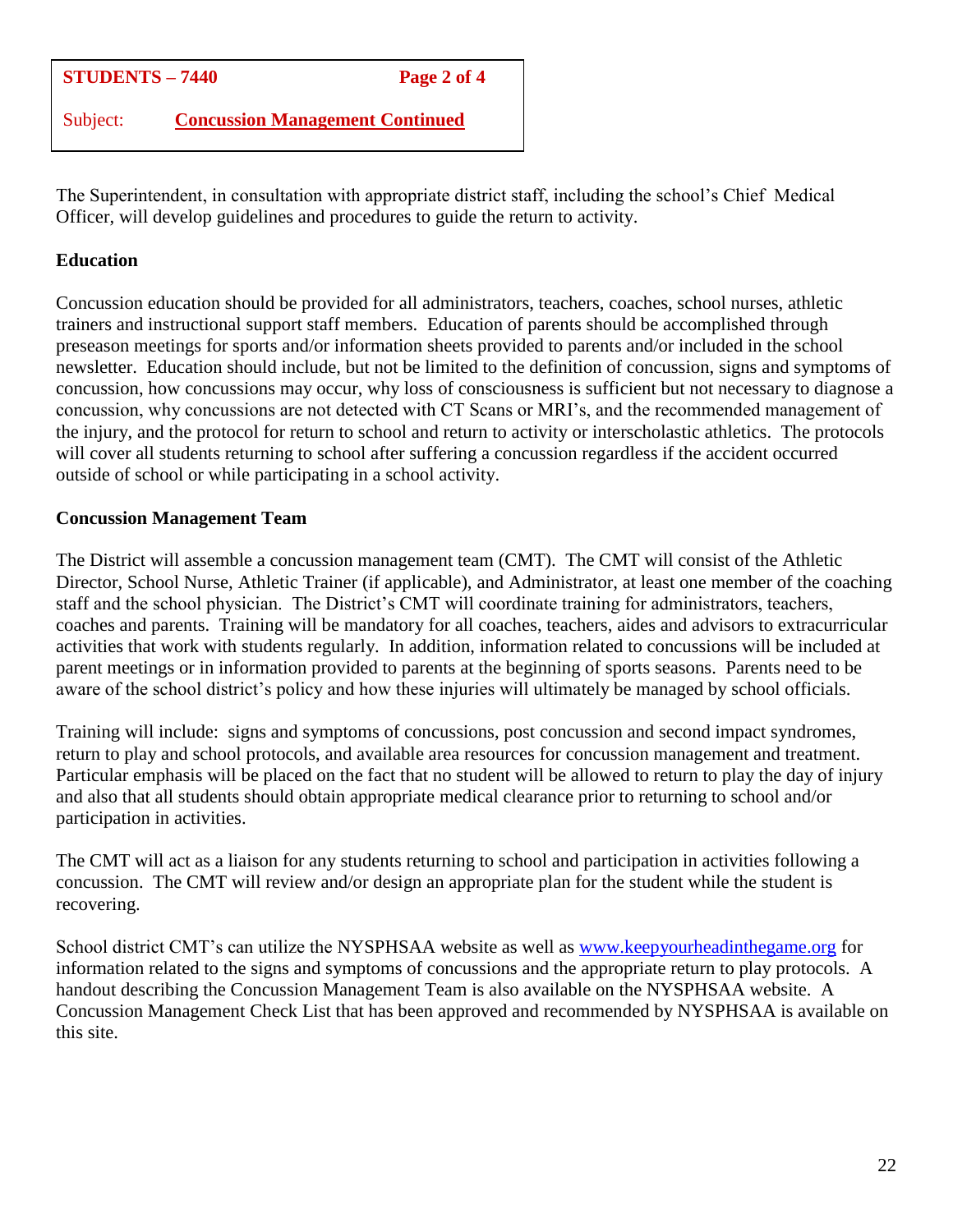Subject: **Concussion Management Continued**

**Concussion Management Protocol**

#### **Return to Participation**

Return to participation following a concussion involves a stepwise progression once the individual is symptom free. There are many risks to premature return to play including: a greater risk for a second concussion because of a lower concussion threshold, second impact syndrome (abnormal brain blood flow that can result in death), exacerbation of any current symptoms, and possibly increased risk for additional injury due to alteration in balance or judgement.

The NYSPHSAA current "Returns to Play Recommendations" are based on the most recent international expert opinion, and are as follows:

- No student should return to play while symptomatic.
- Students are prohibited from returning to play the day the concussion is sustained.
- If there is any doubt as to whether a student has sustained a concussion, it should be treated as a concussion.
- Once the student is symptom free at rest for 24 hours and has a signed release by the treating clinician, she/he may begin the return to play progression below (provided there are no mitigating circumstances).

\*No activity requiring exertion until asymptomatic for 24 hours Step 1: Light Aerobic Activity Step 2: Moderate Aerobic Activity Step 3: Non-Contact Sport-Specific Drills Step 4: Non-Contact Sport Specific Activity Step 5: Full Practice, Contact Activity Permissible Step 6: Full Return to Game Play

Each step should take a minimum of 24 hours so that an athlete would take approximately one week to proceed through the full rehabilitation protocol once they are asymptomatic at rest with provocative exercise. If any post concussion symptoms occur while in the stepwise program, then the student should drop back to the previous asymptomatic level and try to progress again after a further 24-hour period of rest has passed. The student will also be monitored by the school nurse for recurrence of symptoms due to mental exertion, such as reading, working on a computer, or taking a test, using the guidelines established in this policy

#### **Concussion Management Training Protocol**

1. The district will utilize the NYSPHSAA "Invisible Injury" DVD at all coaches, players and parent meetings.

2. All coaches, athletic directors, administrators and the school nurse will be required to take the NFHS Online Concussion Management Course. [\(www.nfhslearn.org\)](http://www.nfhslearn.org/)

3. All coaches, athletic directors, administrators and the school nurse will be trained in the use of the attached LCS Concussion Checklist, Addenda A, and will be required to implement the checklist any time there is a reason to suspect a possible concussion.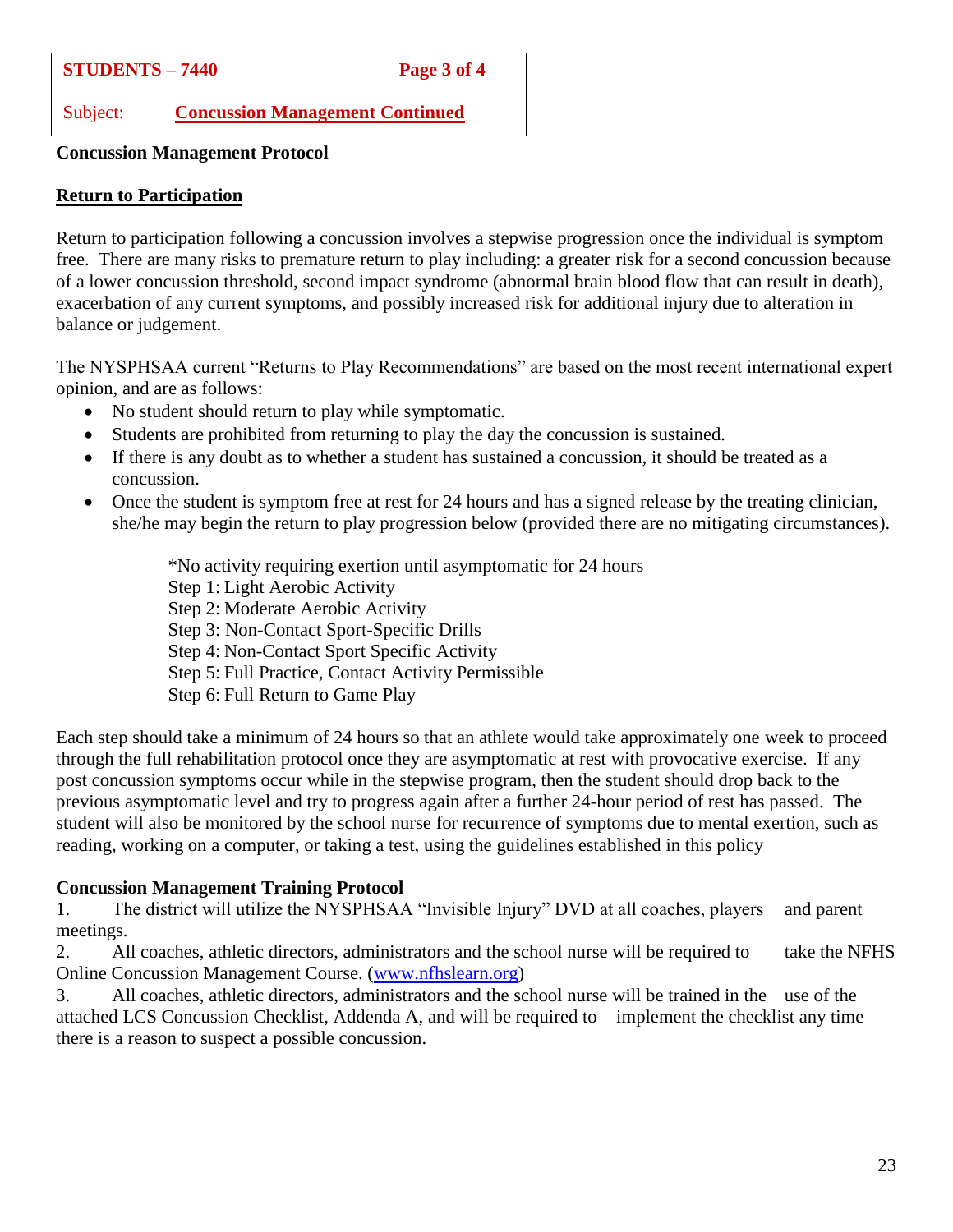#### **STUDENTS – 7440 Page 4 of 4**

Subject: **Concussion Management Continued**

- 4. The student's PCP (MD/DO)/school physician will be required to complete the attached Laurens Central School "Physician's Evaluation", Addenda B, for any LCS student that may have had an incident that is suspected of causing a concussion. The form will be kept on file in the school nurses office. The school nurse will provide copies to the administration and to coaches.
- 5. All coaches, athletic directors, administration and the school nurse will be trained in the implementation of the attached LCS "Return to Play" protocol, Addenda C, and will follow/implement the protocol for all students under their supervision.
- 6. All teachers, coaches, advisors, support staff and administrators will be provided with a copy of the "Heads Up to Schools: Know Your Concussion ABC's" and accompanying "Concussion Signs and Symptoms" checklist (1 per room). The "Know Your Concussion ABC's" is to be posted in each classroom. The checklist is to be kept with the LCS Crisis Plan.

*Revised and adopted: December 17, 2013 Reviewed and readopted: July 22, 2020 Revised and readopted: October 21, 2020*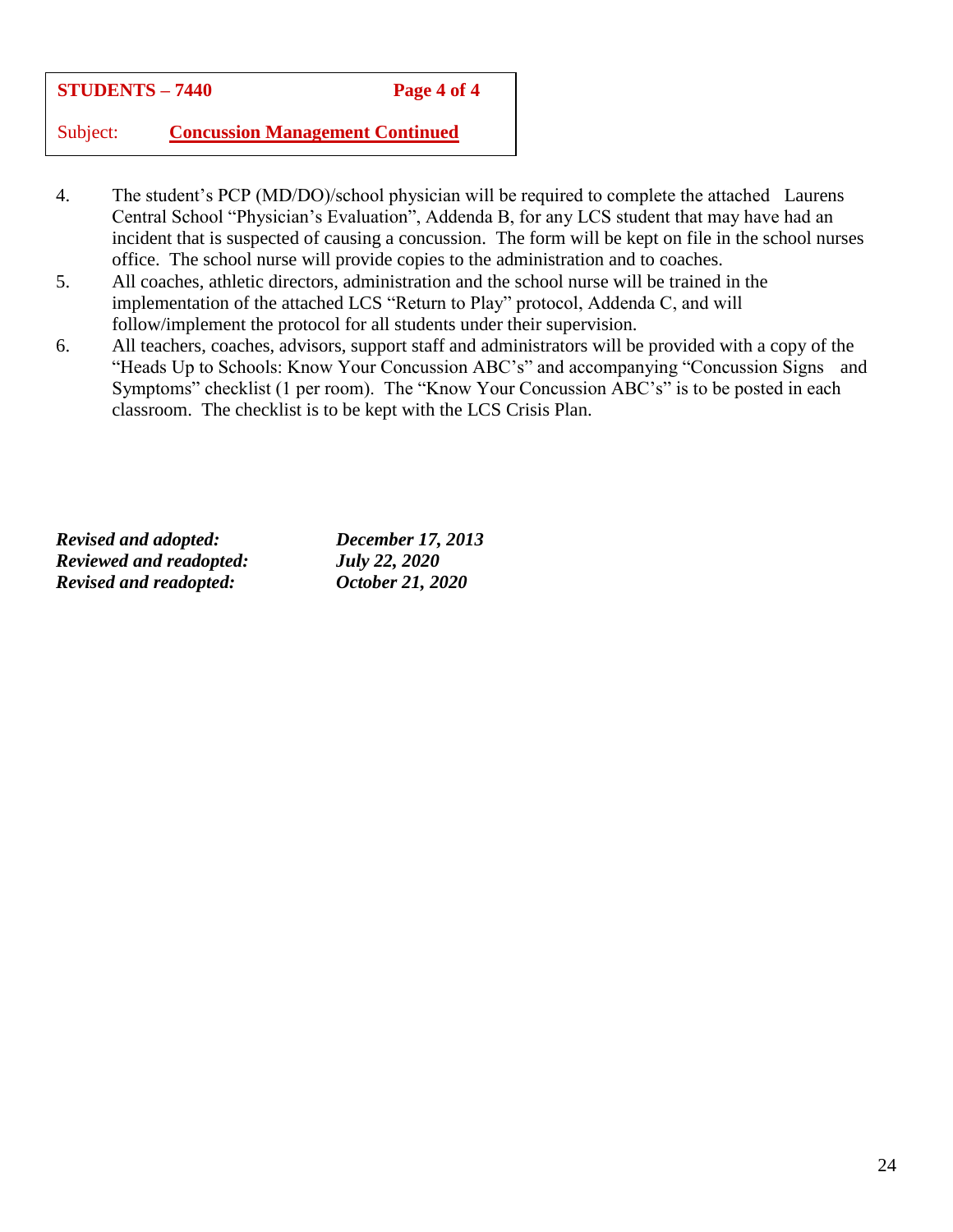#### **ADDENDA A Laurens Central School Concussion Checklist**

|                                              |            |                | Time of Injury: __________ |
|----------------------------------------------|------------|----------------|----------------------------|
| <b>On Site Evaluation</b>                    |            |                |                            |
|                                              |            |                |                            |
|                                              |            |                |                            |
|                                              |            |                |                            |
| Has the athlete ever had a concussion?       | <b>Yes</b> | N <sub>0</sub> |                            |
| Was there a loss of consciousness?           | <b>Yes</b> | N <sub>0</sub> | Unclear                    |
| Does he/she remember the injury?             | <b>Yes</b> | N <sub>0</sub> | Unclear                    |
| Does he/she have confusion after the injury? | Yes        | N <sub>0</sub> | Unclear                    |

#### **Symptoms observed at time of injury:**

| <b>Indicate Yes or No in every</b> | $\bf{0}$       | 15             | 30             | <b>Minutes</b>           |
|------------------------------------|----------------|----------------|----------------|--------------------------|
| column for each symptom            | <b>Minutes</b> | <b>Minutes</b> | <b>Minutes</b> | just prior to<br>leaving |
| <b>Dizziness</b>                   |                |                |                |                          |
| <b>Ringing in Ears</b>             |                |                |                |                          |
| Drowsy/Sleepy                      |                |                |                |                          |
| "Don't Feel Right"                 |                |                |                |                          |
| Seizure                            |                |                |                |                          |
| *Memory Problems                   |                |                |                |                          |
| See check list next page           |                |                |                |                          |
| <b>Blurred Vision</b>              |                |                |                |                          |
| Vacant Stare/Glassy Eyed           |                |                |                |                          |
| Headache                           |                |                |                |                          |
| Nausea/Vomiting                    |                |                |                |                          |
| Fatigue/Low Energy                 |                |                |                |                          |
| Feeling "Dazed"                    |                |                |                |                          |
| Poor Balance/Coord.                |                |                |                |                          |
| <b>Loss of Orientation</b>         |                |                |                |                          |
| Sensitivity to Light               |                |                |                |                          |
| Sensitivity to Noise               |                |                |                |                          |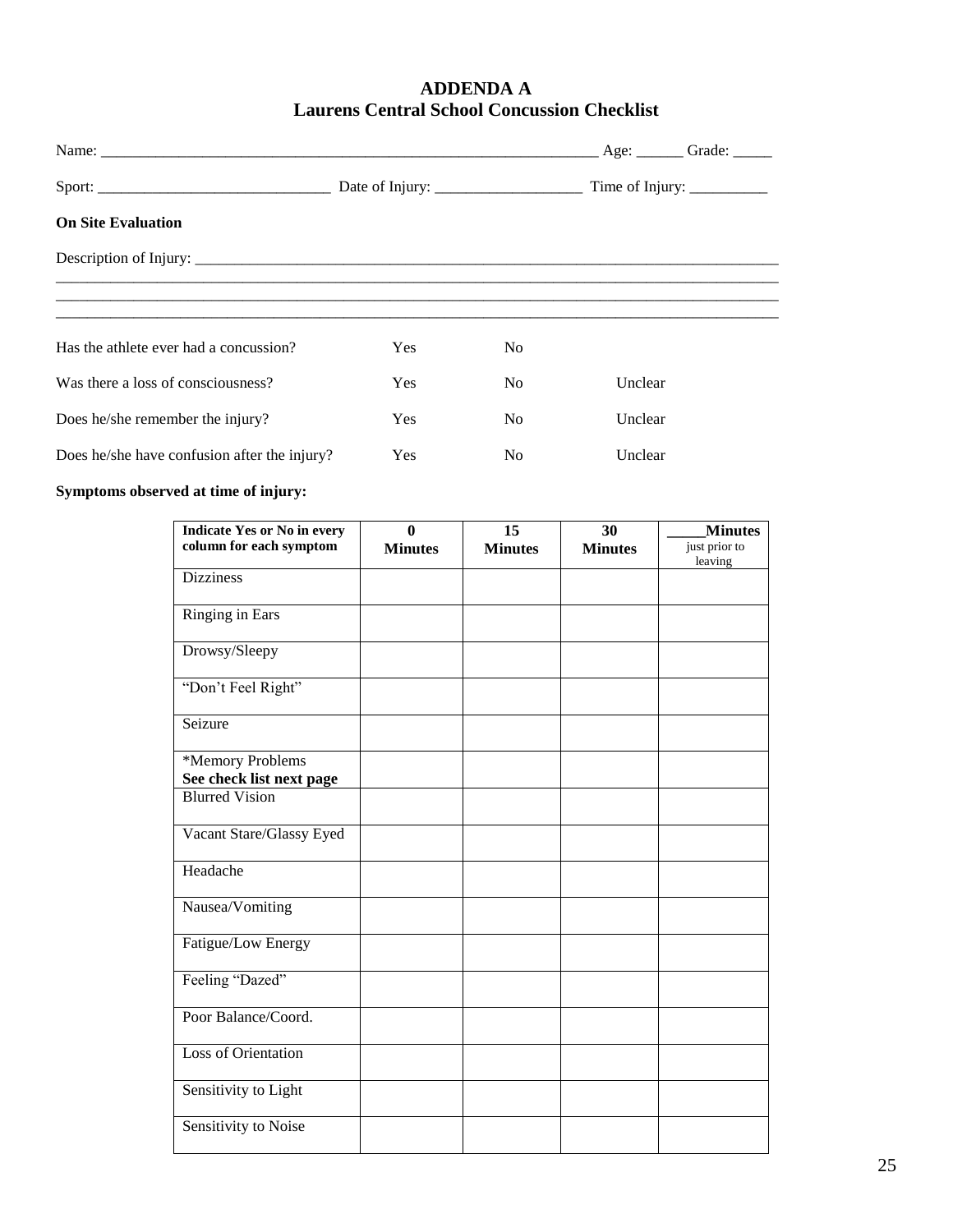Is participant is to be alert to person, place and time? The following questions are to be asked and accurately answered by the participant to generate a "No" response.

- 1. Who is the president?
- 2. What is your name?
- 3. Where are we?
- 4. What day of the week is it?
- 5. What have we been doing?

#### 4. Other Findings/Comments:

| Final Action Taken:                        |                                                          |                   |  |
|--------------------------------------------|----------------------------------------------------------|-------------------|--|
| Was the student pulled from participation? | Yes                                                      | N <sub>0</sub>    |  |
| Did the student return to participation?   | Yes                                                      | No                |  |
| Were the parents/guardians notified?       | Yes                                                      | N <sub>0</sub>    |  |
|                                            |                                                          |                   |  |
| Was the participant taken to the hospital? | Yes                                                      | N <sub>0</sub>    |  |
|                                            |                                                          |                   |  |
|                                            |                                                          |                   |  |
|                                            |                                                          |                   |  |
| Address:                                   | Date: $\frac{1}{\sqrt{1-\frac{1}{2}} \cdot \frac{1}{2}}$ | Phone No.: $\_\_$ |  |

\_\_\_\_\_\_\_\_\_\_\_\_\_\_\_\_\_\_\_\_\_\_\_\_\_\_\_\_\_\_\_\_\_\_\_\_\_\_\_\_\_\_\_\_\_\_\_\_\_\_\_\_\_\_\_\_\_\_\_\_\_\_\_\_\_\_\_\_\_\_\_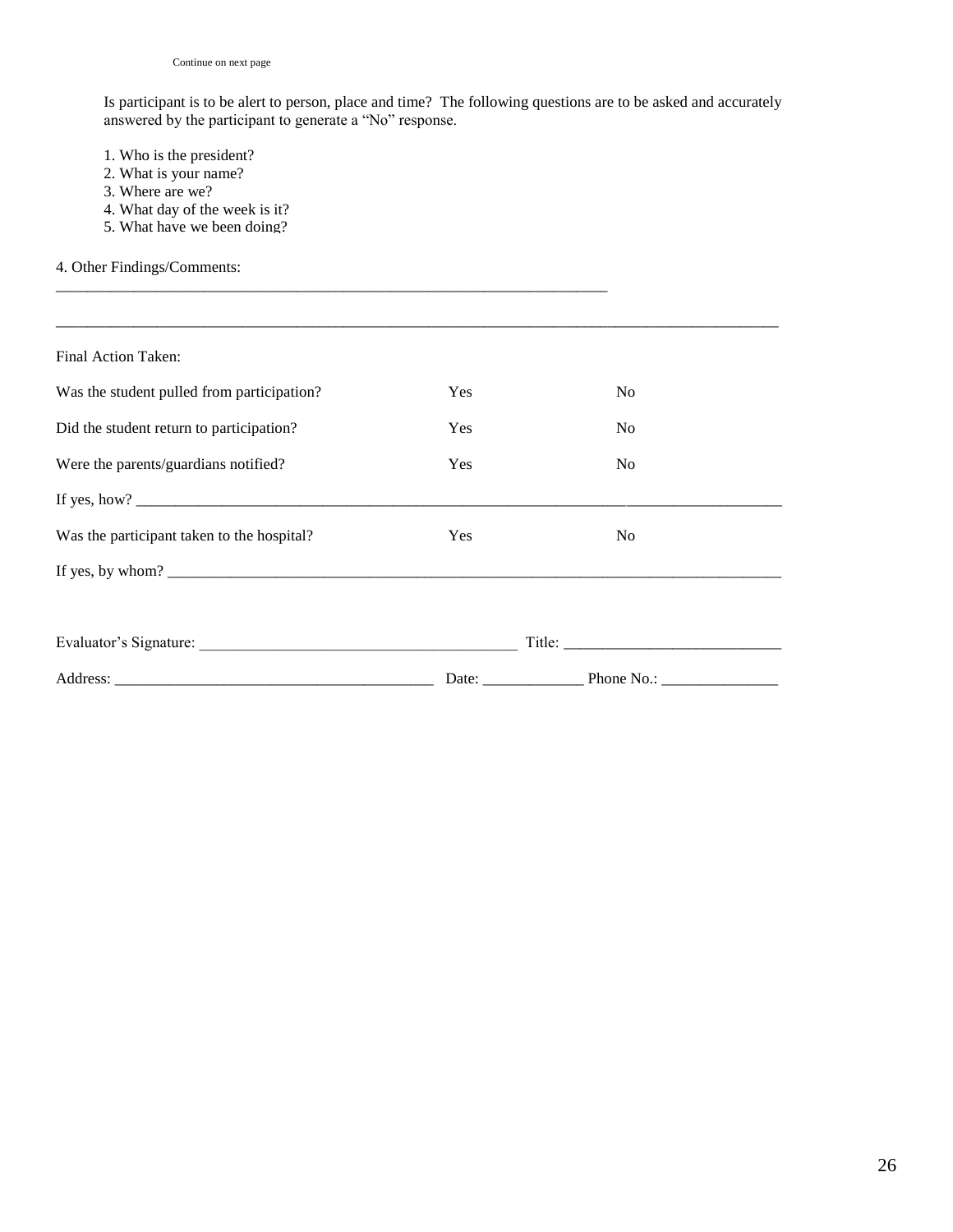#### **ADDENDA B Laurens Central School Physician Evaluation**

|                                                                                                                                                                                                                                                      |                                             |                                    | Time of Evaluation: ______________        |                                                        |  |
|------------------------------------------------------------------------------------------------------------------------------------------------------------------------------------------------------------------------------------------------------|---------------------------------------------|------------------------------------|-------------------------------------------|--------------------------------------------------------|--|
|                                                                                                                                                                                                                                                      |                                             |                                    | Time of Evaluation: _____________         |                                                        |  |
| <b>Symptoms Observed:</b>                                                                                                                                                                                                                            | <b>First Doctor Visit</b><br>(NP/MD/DO/PCP) |                                    | <b>Second Doctor Visit</b><br>(MD/DO/PCP) |                                                        |  |
| <b>Dizziness</b>                                                                                                                                                                                                                                     | Yes                                         | N <sub>o</sub>                     | <b>Yes</b>                                | No.                                                    |  |
| Headache                                                                                                                                                                                                                                             | Yes                                         | N <sub>0</sub>                     | Yes                                       | N <sub>o</sub>                                         |  |
| <b>Tinnitus</b>                                                                                                                                                                                                                                      | Yes                                         | N <sub>0</sub>                     | Yes                                       | No                                                     |  |
| Nausea                                                                                                                                                                                                                                               | Yes                                         | N <sub>o</sub>                     | Yes                                       | N <sub>0</sub>                                         |  |
| Fatigue                                                                                                                                                                                                                                              | Yes                                         | N <sub>o</sub>                     | <b>Yes</b>                                | N <sub>0</sub>                                         |  |
| Drowsy/Sleepy                                                                                                                                                                                                                                        | Yes                                         | N <sub>o</sub>                     | Yes                                       | N <sub>0</sub>                                         |  |
| Sensitivity to Light                                                                                                                                                                                                                                 | Yes                                         | N <sub>o</sub>                     | Yes                                       | N <sub>0</sub>                                         |  |
| Sensitivity to Noise                                                                                                                                                                                                                                 | Yes                                         | N <sub>o</sub>                     | Yes                                       | N <sub>o</sub>                                         |  |
| Anterograde Amnesia                                                                                                                                                                                                                                  | Yes                                         | N <sub>0</sub>                     | Yes                                       | No                                                     |  |
| (after impact)                                                                                                                                                                                                                                       |                                             |                                    |                                           |                                                        |  |
| Retrograde Amnesia                                                                                                                                                                                                                                   | Yes                                         | N <sub>0</sub>                     | Yes                                       | N <sub>0</sub>                                         |  |
| (backwards in time from impact)                                                                                                                                                                                                                      |                                             |                                    |                                           |                                                        |  |
| *Please indicate yes or no in your respective columns. First Doctor use column 1 and second Doctor use column 2.                                                                                                                                     |                                             |                                    |                                           |                                                        |  |
| <b>First Doctor Visit:</b>                                                                                                                                                                                                                           |                                             |                                    |                                           |                                                        |  |
| Did the student sustain a concussion?                                                                                                                                                                                                                | Yes<br>No                                   | (one or the other must be circled) |                                           |                                                        |  |
| considered.                                                                                                                                                                                                                                          |                                             |                                    |                                           |                                                        |  |
|                                                                                                                                                                                                                                                      |                                             |                                    |                                           |                                                        |  |
|                                                                                                                                                                                                                                                      |                                             |                                    |                                           | Date:                                                  |  |
|                                                                                                                                                                                                                                                      |                                             |                                    |                                           |                                                        |  |
| <b>Second Doctor Visit:</b>                                                                                                                                                                                                                          |                                             |                                    |                                           |                                                        |  |
| *** Student must be completely symptom free in order to begin the return to participation progression. If student still has symptoms<br>more than seven days after injury, referral to a concussion specialist/clinic should be strongly considered. |                                             |                                    |                                           |                                                        |  |
| Please check on of the following:                                                                                                                                                                                                                    |                                             |                                    |                                           |                                                        |  |
| Student is asymptomatic and is ready to begin the return to play progression                                                                                                                                                                         |                                             |                                    |                                           |                                                        |  |
| Student is still symptomatic more than seven days after injury.                                                                                                                                                                                      |                                             |                                    |                                           |                                                        |  |
|                                                                                                                                                                                                                                                      |                                             |                                    |                                           | Date: $\frac{1}{\sqrt{1-\frac{1}{2}}\cdot\frac{1}{2}}$ |  |
|                                                                                                                                                                                                                                                      |                                             |                                    |                                           |                                                        |  |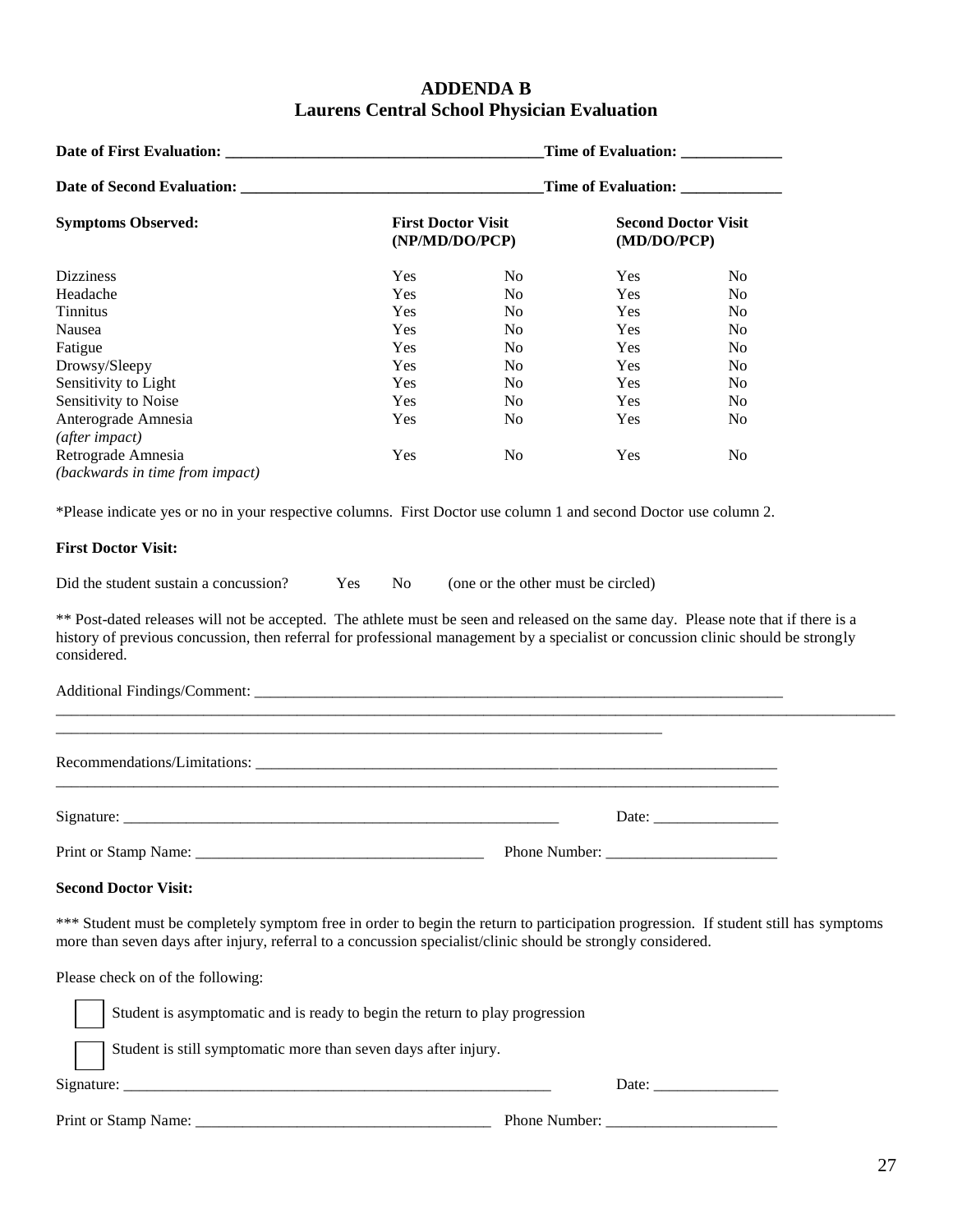#### **ADDENDA C**

#### **Laurens Central School Return to Play Protocol Following a Concussion**

The following protocol has been established in accordance to the National Federation of State High School Associations and the International Conference on Concussion in Sport, Prague 2004

When a student shows ANY signs or symptoms of a concussion:

- 1. The student will not be allowed to return to play in the current game, practice or activity.
- 2. While in the school's care the student should not be left alone, and regular monitoring for deterioration is essential.
- 3. The coach/advisor will contact the student's parents/guardian immediately.
- 4. The student should be medically evaluated following the injury.
- 5. Return to play must follow a medically supervised stepwise process.

The cornerstone of proper concussion management is rest until all symptoms resolve and then a graded program of exertion before return to sport. The program is broken down into six steps in which only one step is covered a day. The **six** steps involve the following:

#### **\*No activity requiring exertion until asymptomatic for 24 hours**

- Step 1: **Light Aerobic Exercise:** Student may walk or ride a stationary bike. Heart rate should remain below 60% of HR max. Athlete should be able to maintain conversation while exercising. Athlete may not participate in any sport related activities on this day. No resistance exercises or weight training in this step and no more than 25 minutes total activity time.
- Step 2: **Moderate Aerobic Activity:** Athlete may increase the intensity of activity, including stationary bike, jogging or running. Heart rate should remain below 85% of HR max. Athlete may not participate in any sport related activities on this day. No resistance exercises or weight training in this step and no more than 35 minutes total activity time.
- Step 3: **Non-Contact Sport Specific Drills:** Athlete may begin individual sport specific drills, which can include running, dribbling, passing, catching, shooting, punting (all with hands or feet). Athlete may begin sprinting and agility drills. No contact drills of any sort including heading for soccer. Goalkeepers are not to face any shots nor perform any diving activities in this step. No team drills or plays allowed. Athletes may begin light resistance training in this step. No more than 45 minutes total activity time.
- Step 4: **Non-Contact Sport Specific Activity:** Athlete may begin organized team drills, to include offensive and defensive drills, set plays, etc. No full scrimmage play. In soccer, athletes may begin controlled heading drills (ie: partner tosses ball. Absolutely no heading of corner kicks, serviced balls, goal kicks or punts.) Goalkeepers may begin to face shots, begin controlled dives and begin to catch crosses without being challenged. No tackling or full scrimmage play. Athletes may return to full weight training in this step. No more than 60 minutes total activity time.
- Step 5: **Full Practice, Contact Activity Permissible**: Athlete may return to all practice activities, including all team play and scrimmage, and all drills, including heading drills for soccer. In addition, goalkeepers may resume all activities including full scrimmage play.

#### Step 6: **Full return to game play**

If any concussion symptoms recur, the student/athlete should drop back to the previous level and try to progress after 24 hours of rest.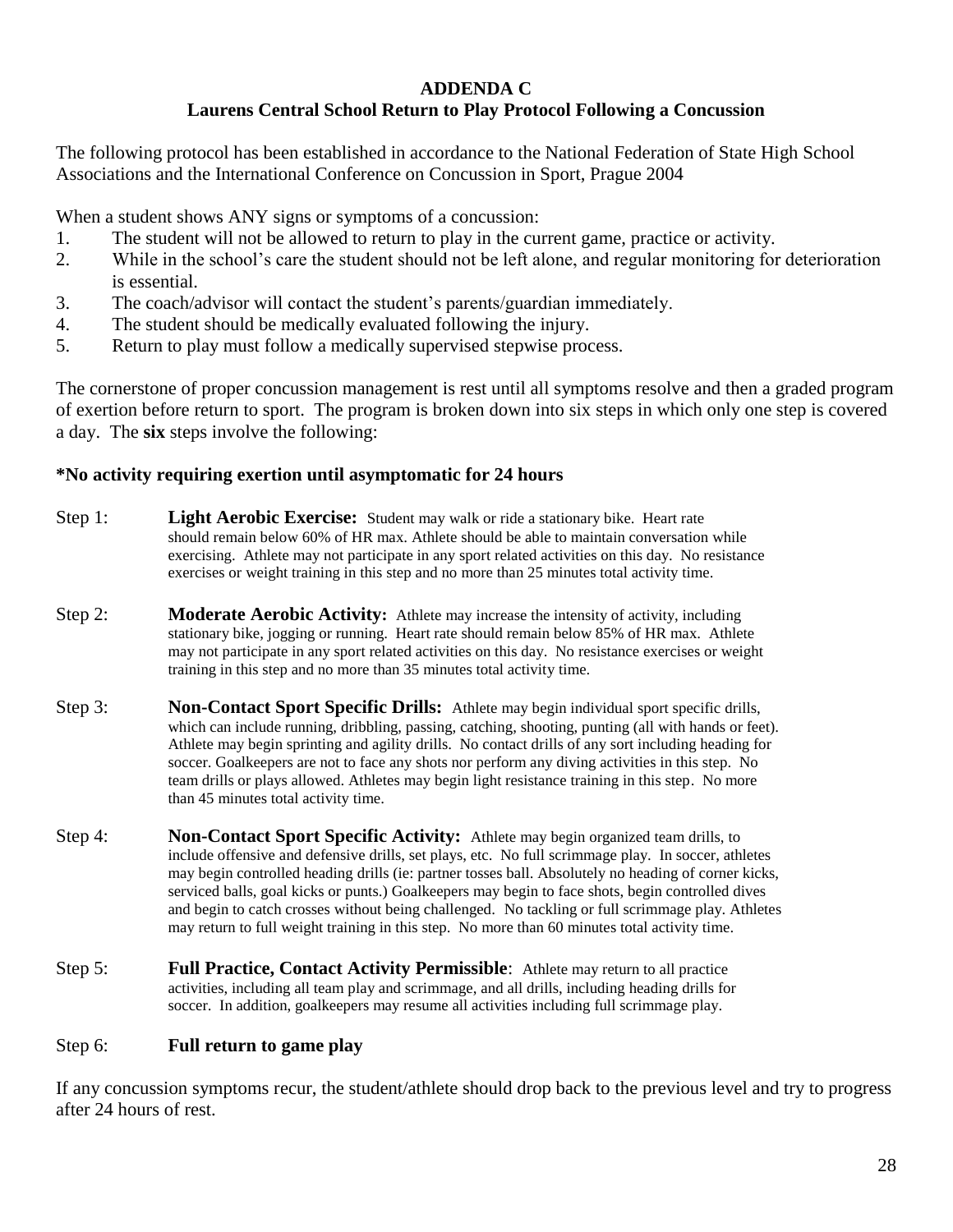The student-athlete should also be monitored by the school nurse for recurrence of symptoms due to mental exertion, such as reading, working on a computer, or taking a test.

#### **ADDENDA D Laurens Central School Return to Play Protocol and Checklist**

#### **Student Name: \_\_\_\_\_\_\_\_\_\_\_\_\_\_\_\_\_\_\_\_\_\_\_\_\_\_\_\_\_\_\_\_\_\_**

| <b>Indicate Yes or No in every</b><br>column for each symptom | Step 1<br>Date: | Step 2<br>Date: | Step 3<br>Date: | Step 4<br>Date: | Step 5<br>Date: |
|---------------------------------------------------------------|-----------------|-----------------|-----------------|-----------------|-----------------|
| <b>Dizziness</b>                                              |                 |                 |                 |                 |                 |
| Ringing in Ears                                               |                 |                 |                 |                 |                 |
| Drowsy/Sleepy                                                 |                 |                 |                 |                 |                 |
| "Don't Feel Right"                                            |                 |                 |                 |                 |                 |
| Seizure                                                       |                 |                 |                 |                 |                 |
| *Memory Problems<br>See check list next page                  |                 |                 |                 |                 |                 |
| <b>Blurred Vision</b>                                         |                 |                 |                 |                 |                 |
| Vacant Stare/Glassy Eyed                                      |                 |                 |                 |                 |                 |
| Headache                                                      |                 |                 |                 |                 |                 |
| Nausea/Vomiting                                               |                 |                 |                 |                 |                 |
| Fatigue/Low Energy                                            |                 |                 |                 |                 |                 |
| Feeling "Dazed"                                               |                 |                 |                 |                 |                 |
| Poor Balance/Coord.                                           |                 |                 |                 |                 |                 |
| Loss of Orientation                                           |                 |                 |                 |                 |                 |
| Sensitivity to Light                                          |                 |                 |                 |                 |                 |
| Sensitivity to Noise                                          |                 |                 |                 |                 |                 |
| <b>Signature of Evaluator</b>                                 |                 |                 |                 |                 |                 |

#### **\*No activity requiring exertion until asymptomatic for 24 hours**

- Step 1: Light Aerobic Activity
- Step 2: Moderate Aerobic Activity<br>Step 3: Non-Contact Sport Specific
- Non-Contact Sport Specific Drills
- Step 4: Non-Contact Sport Specific Activity
- Step 5: Full Practice, Contact Activity Permissible
- Step 6: Full Return to Game Play

If any concussion symptoms recur, the student/athlete should drop back to the previous level and try to progress after 24 hours of rest.

*Revised and adopted: December 17, 2013*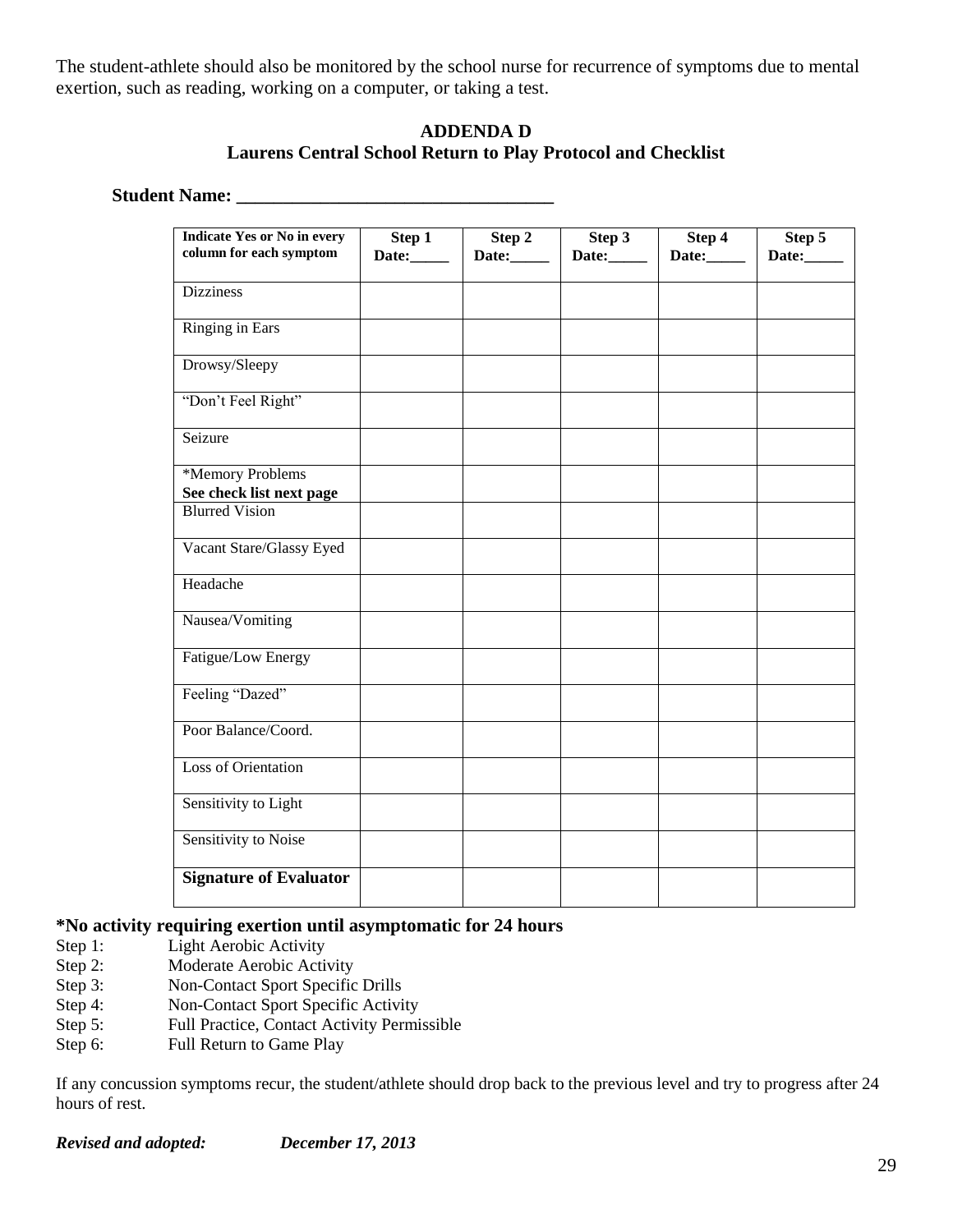#### **APPENDIX E**

#### **LAURENS CENTRAL SCHOOL LAURENS, NEW YORK**

#### **PARENTAL PERMISSION/MEDICAL TREATMENT FORM FOR PARTICIPATION IN EXTRACURRICULAR ATHLETICS**

In order for a student to participate in the Extracurricular Athletic Program at Laurens Central School it is important that all parents and athletes agree with each of the following:

#### **1. Athletic Handbook**

It is important that all athletes and their parents receive a copy of the Athletic Handbook, and read and understand the rules and regulations for participation in athletics. By signing this form athletes and parents agree to the following:

- a. I have received and read the Laurens Central School Athletic Handbook, and fully understand the rules and regulations for participation in the Extracurricular Athletic Program at Laurens Central School, including the expectations for parents/guardians of athletes.
- b. Athletes are required to follow all of the rules and regulations outlined in the handbook to participate in the Extracurricular Athletic Program at Laurens Central School.
- c. All athletes will be subject to the consequences associated with any violations of the rules and regulations outlined in the athletic handbook.

#### **2. Acknowledgement of Risk**

By signing this form athletes and parents realize there is a possibility that an athlete may suffer severe injury, including permanent paralysis or death, as a result of participating in athletic activities.

#### **3. Emergency Medical Attention**

It is important that all athletes and parents understand that medical emergencies may arise through participation in extracurricular athletics. The school district/coaching staff will make every effort to contact parents in order to obtain specific authorization before any treatment or hospitalization is undertaken. By signing this form parents grant permission to a physician or other hospital personnel designated by the Laurens Central School Coaching Staff to attend to their son or daughter in the event of an emergency requiring medical attention.

#### **4. Medication Permission Form**

There are times when an athlete is required to take prescribed medications while traveling, competing, performing or acting in other roles as a member of an Extracurricular Athletic Program of Laurens Central School. By signing this form parents acknowledge that they have:

- a. Supplied their child with the appropriate medications
- b. Listed the specific drug and dosage on this form
- c. Absolved the school district and school staff of any responsibility for assurance that the medication was self administered
- d. Understand that the staff of the Laurens Central School will attest that said drugs were self administered.